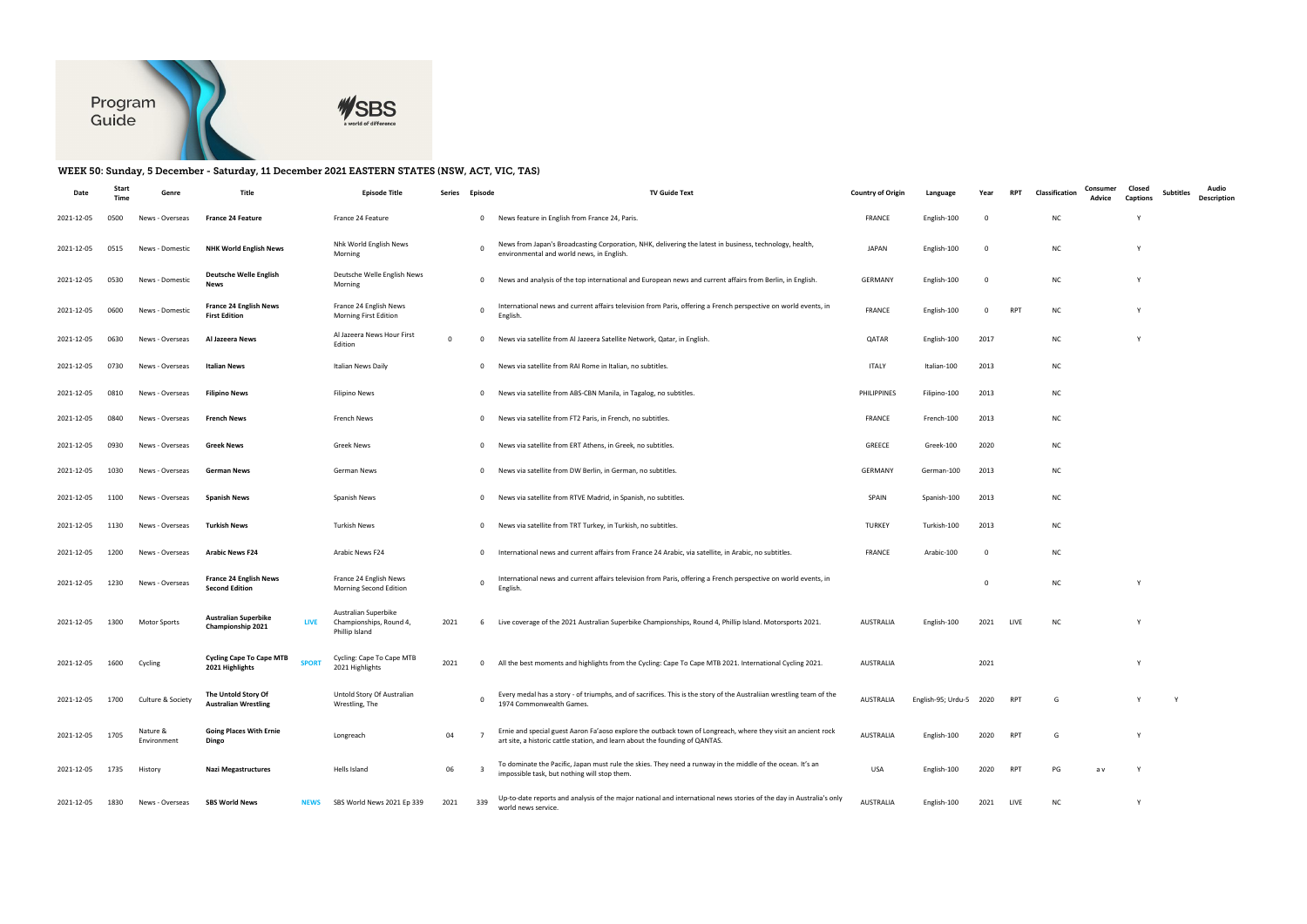| 2021-12-05 | 1930 | Culture & Society               | <b>DNA Family Secrets</b>                             | Dna Family Secrets Series 1 Ep<br><b>Episode</b>                  | 01 | $\overline{\mathbf{3}}$ | Triplets Peter, David and Phillip were adopted as young boys and have only been able to guess where their father<br>comes from - Italy? South America? When Professor Turi King analyses their DNA and finally uncovers the truth it UNITED KINGDOM<br>changes everything they thought they knew about themselves.                                                                                                                                                                                                                         |                | English-100  | 2020     |                 | PG        |      | Y        |  |
|------------|------|---------------------------------|-------------------------------------------------------|-------------------------------------------------------------------|----|-------------------------|--------------------------------------------------------------------------------------------------------------------------------------------------------------------------------------------------------------------------------------------------------------------------------------------------------------------------------------------------------------------------------------------------------------------------------------------------------------------------------------------------------------------------------------------|----------------|--------------|----------|-----------------|-----------|------|----------|--|
| 2021-12-05 | 2040 | Biography                       | <b>Muhammad Ali</b>                                   | Muhammad Ali Series 1 Ep 2<br><b>Episode</b>                      | 01 | $\overline{2}$          | Cassius Clay joins the Nation of Islam and adopts the name Muhammad Ali. For three years, Ali dominates the<br>heavyweight ranks but in 1967, he refuses induction into the U.S. Army and becomes one of the most reviled<br>men in America. Ali is stripped of his title, convicted of draft evasion and forced into exile. In 1970, he returns to<br>the ring, but it's clear that he has lost a step.                                                                                                                                   | <b>USA</b>     | English-100  | 2021     |                 | M         |      | Y        |  |
| 2021-12-05 | 2240 | History                         | <b>Michael Palin: Travels Of</b><br>A Lifetime        | Michael Palin: Travels Of A<br>Lifetime                           | 01 | 2                       | A look at how the success of 80 Days opened the door for Michael to tackle an even more ambitious journey for<br>his next series. He would follow the line of 35 degrees latitude from North Pole to South, an incredibly<br>challenging route across the USSR, Africa, and finally Antarctica. Along the way, he witnesses the last days of<br>communism, encounters war in Sudan, and visits South Africa just months after the end of apartheid. Ultimately,<br>he becomes one of just a handful of people to have stood at both poles. | UNITED KINGDOM | English-100  | 2020     | RP <sub>1</sub> | PG        |      |          |  |
| 2021-12-05 | 2330 | Health, Science &<br>Technology | 24 Hours In Emergency                                 | Survivors, The                                                    | 15 | 19                      | 64 year old Ranjan is transferred to St George's after losing control of her car and hitting a tree. 20 year old<br>Callum is in resus after collapsing, and 4 year old Scarlett is in paediatric A&E after tripping on an escalator.                                                                                                                                                                                                                                                                                                      | UNITED KINGDOM | English-100  | 2019     | <b>RPT</b>      | M         |      |          |  |
| 2021-12-05 | 2425 | History                         | <b>Chasing The Moon</b>                               | Place Beyond The Sky, A                                           | 01 | $\mathbf{1}$            | This episode begins in 1957 and tracks the early years of the space race as the United States struggles to catch up<br>with the Soviet Union. The episode reveals breathtaking failures and successes of the nascent American space<br>program and demonstrates the stakes and costs of reaching the moon.                                                                                                                                                                                                                                 | <b>USA</b>     | English-100  | 2019     | <b>RPT</b>      | PG        |      |          |  |
| 2021-12-05 | 2625 | Biography                       | George W. Bush                                        | George W. Bush Series 1 Ep 1                                      | 01 |                         | 36 days after the November 2000 election, Bush emerged the victor of the most contested race in the nation's<br>history. Little in the new president's past prepared him for the events that unfolded on September 11, 2001.<br>Bush's response to the deadly terrorist attacks would come to define a new era in American foreign policy.                                                                                                                                                                                                 | <b>USA</b>     | English-100  | 2020     | RP <sub>1</sub> | M         | alv  |          |  |
| 2021-12-05 | 2830 | Biography                       | Vice Guide To Film                                    | Lars Von Trier                                                    | 01 | 13                      | Lars Von Trier's daring, controversial films have made him an art-house superstar. In all-new interviews, his long-<br>time collaborators Jean-Marc Barr and Skellan Skarsgaard reflect on the director's themes and obsessions.                                                                                                                                                                                                                                                                                                           | <b>USA</b>     | English-100  | 2016     | RP <sup>-</sup> | MA        | alnv |          |  |
| 2021-12-06 | 0500 | News - Overseas                 | <b>France 24 Feature</b>                              | France 24 Feature                                                 |    | 0                       | News feature in English from France 24, Paris.                                                                                                                                                                                                                                                                                                                                                                                                                                                                                             | <b>FRANCE</b>  | English-100  | - 0      |                 | <b>NC</b> |      | <u>V</u> |  |
| 2021-12-06 | 0515 | News - Domestic                 | <b>NHK World English News</b>                         | Nhk World English News<br>Morning                                 |    | $\mathbf 0$             | News from Japan's Broadcasting Corporation, NHK, delivering the latest in business, technology, health,<br>environmental and world news, in English.                                                                                                                                                                                                                                                                                                                                                                                       | <b>JAPAN</b>   | English-100  | 0        |                 | <b>NC</b> |      | -Y       |  |
| 2021-12-06 | 0530 | News - Domestic                 | Deutsche Welle English<br>News                        | Deutsche Welle English News<br>Morning                            |    | $\overline{0}$          | News and analysis of the top international and European news and current affairs from Berlin, in English.                                                                                                                                                                                                                                                                                                                                                                                                                                  | GERMANY        | English-100  | 0        |                 | <b>NC</b> |      |          |  |
| 2021-12-06 | 0600 | News - Domestic                 | <b>France 24 English News</b><br><b>First Edition</b> | France 24 English News<br>Morning First Edition                   |    | $\mathbf 0$             | International news and current affairs television from Paris, offering a French perspective on world events, in<br>English.                                                                                                                                                                                                                                                                                                                                                                                                                | <b>FRANCE</b>  | English-100  | $\Omega$ |                 | <b>NC</b> |      |          |  |
| 2021-12-06 | 0630 | News - Overseas                 | This Week with George<br>Stephanopoulos               | Abc America: This Week With<br>George Stephanopoulos              |    | $\overline{0}$          | This Week with George Stephanopoulos from ABC America.                                                                                                                                                                                                                                                                                                                                                                                                                                                                                     | USA            | English-100  |          |                 | NC        |      |          |  |
| 2021-12-06 | 0730 | News - Overseas                 | Italian News                                          | Italian News Daily                                                |    | $\mathbf 0$             | News via satellite from RAI Rome in Italian, no subtitles.                                                                                                                                                                                                                                                                                                                                                                                                                                                                                 | ITALY          | Italian-100  | 2013     |                 | <b>NC</b> |      |          |  |
| 2021-12-06 | 0810 | News - Overseas                 | <b>Filipino News</b>                                  | Filipino News                                                     |    | 0                       | News via satellite from ABS-CBN Manila, in Tagalog, no subtitles.                                                                                                                                                                                                                                                                                                                                                                                                                                                                          | PHILIPPINES    | Filipino-100 | 2013     |                 | NC        |      |          |  |
| 2021-12-06 | 0840 | News - Overseas                 | <b>French News</b>                                    | French News                                                       |    | $^{\circ}$              | News via satellite from FT2 Paris, in French, no subtitles.                                                                                                                                                                                                                                                                                                                                                                                                                                                                                | <b>FRANCE</b>  | French-100   | 2013     |                 | NC        |      |          |  |
| 2021-12-06 | 0930 | News - Overseas                 | <b>Greek News</b>                                     | Greek News                                                        |    | $^{\circ}$              | News via satellite from ERT Athens, in Greek, no subtitles.                                                                                                                                                                                                                                                                                                                                                                                                                                                                                | GREECE         | Greek-100    | 2020     |                 | <b>NC</b> |      |          |  |
| 2021-12-06 | 1030 | News - Overseas                 | German News                                           | German News                                                       |    | $\mathbf 0$             | News via satellite from DW Berlin, in German, no subtitles.                                                                                                                                                                                                                                                                                                                                                                                                                                                                                | GERMANY        | German-100   | 2013     |                 | <b>NC</b> |      |          |  |
| 2021-12-06 | 1100 | News - Overseas                 | <b>Spanish News</b>                                   | Spanish News                                                      |    | $^{\circ}$              | News via satellite from RTVE Madrid, in Spanish, no subtitles.                                                                                                                                                                                                                                                                                                                                                                                                                                                                             | SPAIN          | Spanish-100  | 2013     |                 | <b>NC</b> |      |          |  |
| 2021-12-06 | 1130 | News - Overseas                 | <b>Turkish News</b>                                   | Turkish News                                                      |    | $\mathbf 0$             | News via satellite from TRT Turkey, in Turkish, no subtitles.                                                                                                                                                                                                                                                                                                                                                                                                                                                                              | <b>TURKEY</b>  | Turkish-100  | 2013     |                 | <b>NC</b> |      |          |  |
| 2021-12-06 | 1200 | News - Overseas                 | <b>Arabic News F24</b>                                | Arabic News F24                                                   |    | $^{\circ}$              | International news and current affairs from France 24 Arabic, via satellite, in Arabic, no subtitles.                                                                                                                                                                                                                                                                                                                                                                                                                                      | FRANCE         | Arabic-100   | 0        |                 | <b>NC</b> |      |          |  |
| 2021-12-06 | 1230 | News - Overseas                 | <b>ABC America: World</b><br><b>News Tonight</b>      | Abc America: World News<br><b>NEWS</b><br>Tonight With David Muir |    | $\Omega$                | America's number one network news bulletin with anchors David Muir weekdays, Whit Johnson Saturday edition,<br>and Linsey Davis Sunday edition.                                                                                                                                                                                                                                                                                                                                                                                            | <b>USA</b>     | English-100  | 0        |                 | <b>NC</b> |      |          |  |
| 2021-12-06 | 1300 | News - Overseas                 | Al Jazeera News                                       | Al Jazeera News Hour Second<br>Edition                            |    | $\mathbf 0$             | News via satellite from Al Jazeera Satellite Network, Qatar, in English                                                                                                                                                                                                                                                                                                                                                                                                                                                                    | QATAR          | English-100  | 2012     |                 | <b>NC</b> |      | Y        |  |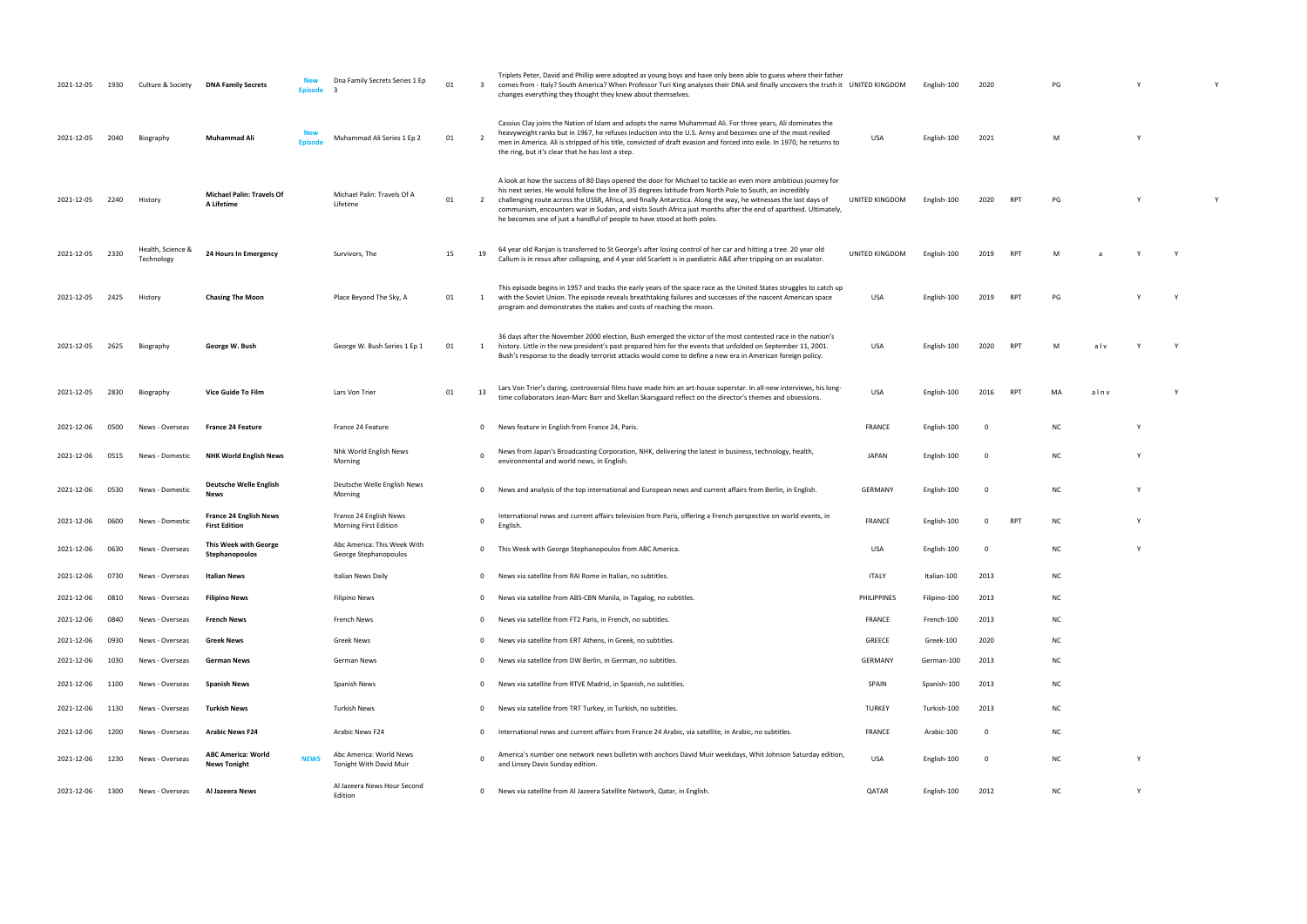| 2021-12-06 | 1400 | History                         | <b>Scotland From The Sky</b>            |                                               | Scotland From The Sky Series 1<br>Ep <sub>1</sub> | 01   |                         | Presenter James Crawford discovers how the magical combination of powered flight and photography sparked a<br>revolution that changed how we understood our world. Beginning with the story of aerial photography itself,<br>James takes to the air to discover forgotten factories, abandoned villages and secret military installations. From<br>the first pictures taken from WWI biplanes, to modern day drones and helicopters, this is the story of how<br>Scotland's countryside, communities and cities dramatically transformed in just 100 years. | UNITED KINGDOM   | English-100                                        | 2018 | <b>RPT</b> | G         |              |   |
|------------|------|---------------------------------|-----------------------------------------|-----------------------------------------------|---------------------------------------------------|------|-------------------------|-------------------------------------------------------------------------------------------------------------------------------------------------------------------------------------------------------------------------------------------------------------------------------------------------------------------------------------------------------------------------------------------------------------------------------------------------------------------------------------------------------------------------------------------------------------|------------------|----------------------------------------------------|------|------------|-----------|--------------|---|
| 2021-12-06 | 1505 | Culture & Society               | Journey Through Armenia                 |                                               | Birth Of A New Era                                | 01   | 1                       | An introduction to Yerevan and the Armenian lifestyle, this episode explores the celebrations surrounding annual<br>Independence Day festivities, the famous Vernissage open-air market place, Olympic and sporting champions,<br>along with some glimpses into folk music and the creative arts.                                                                                                                                                                                                                                                           | <b>AUSTRALIA</b> | English-80;<br>Armenian-20                         | 2018 | <b>RPT</b> | PG        |              |   |
| 2021-12-06 | 1535 | Cooking                         | The Cook Up with Adam<br>Liaw           | <b>SBS</b><br><b>Food Encore</b>              | Desert Island Dish                                | 01   | 165                     | If you were stuck on a desert island, what is the one thing you would constantly crave to eat? Well, The Cook Up<br>host Adam Liaw, singer Christine Anu and actor Remy Hii create just that!                                                                                                                                                                                                                                                                                                                                                               | <b>AUSTRALIA</b> | English-100                                        | 2021 |            | PG        |              |   |
| 2021-12-06 | 1605 | Culture & Society               | Dog Tales                               |                                               | Dog Tales                                         |      | $\mathbf 0$             | Dogs have been our companions for thousands of years. But why? Do they really love us, or are they just in it for<br>the food? Scientists test wolf intelligence, decode canine DNA, and peer into dogs' brains to find out what<br>domestication really means.                                                                                                                                                                                                                                                                                             | USA              | English-100                                        | 2019 | RPT        | PG        |              |   |
| 2021-12-06 | 1705 | Quiz                            | Jeopardy!                               | <b>Fnisode</b>                                | Jeopardy Series 35 Ep 141                         | 35   | 141                     | The late Alex Trebek hosts Jeopardy!, where the answers are revealed and the contestants must guess the<br>appropriate questions.                                                                                                                                                                                                                                                                                                                                                                                                                           | <b>USA</b>       | English-100                                        | 2018 |            | PG        |              |   |
| 2021-12-06 | 1730 | Quiz                            | <b>Letters And Numbers</b>              |                                               | Letters And Numbers Series 2<br>Ep 19             | 02   | 19                      | Two contestants pit their linguistic and numerical skills against each other and the clock in this entertaining quiz<br>show. Join host Richard Morecroft along with maths whiz Lily Serna and wordsmith David Astle.                                                                                                                                                                                                                                                                                                                                       | <b>AUSTRALIA</b> | English-100                                        | 2010 | RPT        | G         |              |   |
| 2021-12-06 | 1800 | Quiz                            | Mastermind                              |                                               | Mastermind Series 3 Ep 36                         | 03   | 36                      | In this round, the specialty subjects are Jim Jarmusch films, Australian Reconciliation, Mount Vesuvius, and Elvis<br>Presley.                                                                                                                                                                                                                                                                                                                                                                                                                              | <b>AUSTRALIA</b> | English-100                                        | 2021 | <b>RPT</b> | G         |              |   |
| 2021-12-06 | 1830 | News - Overseas                 | <b>SBS World News</b>                   | <b>NEWS</b>                                   | SBS World News 2021 Ep 340                        | 2021 | 340                     | Up-to-date reports and analysis of the major national and international news stories of the day in Australia's only<br>world news service.                                                                                                                                                                                                                                                                                                                                                                                                                  | <b>AUSTRALIA</b> | English-100                                        | 2021 | LIVE       | <b>NC</b> |              |   |
| 2021-12-06 | 1935 | History                         | <b>Britain's Most Historic</b><br>Towns |                                               | Georgian Edinburgh                                | 03   | -6                      | Alice visits Edinburgh, which in the Georgian period found itself at the heart of the newly formed political union<br>between England and Scotland. At Edinburgh's iconic castle, she learns how the Jacobite rebels fought for the<br>return of a Catholic King, whilst a tour of the Old Town reveals how it came to be known as 'Auld Reekie'.                                                                                                                                                                                                           | UNITED KINGDOM   | English-100                                        | 2020 | <b>RPT</b> | PG        |              |   |
| 2021-12-06 | 2030 | Nature &<br>Environment         | <b>Animal Einsteins</b>                 | <b>Episode</b>                                | Con Artists                                       | 01   | 5                       | This episode reveals the clever cons and deceitful behaviour that animals use to survive and prosper in the game<br>of life. From octopus, the ultimate masters of disguise, to sea otters that kidnap pups and hold them ransom for a UNITED KINGDOM<br>meal and even femme fatale fireflies, the natural world is rife with cunning tactics.                                                                                                                                                                                                              |                  | English-100                                        | 2021 |            | PG        |              |   |
| 2021-12-06 | 2125 | Health, Science &<br>Technology | 24 Hours In Emergency                   |                                               | On The Edge                                       | 01   | -6                      | 50-year-old Jim arrives in emergency with a shoulder injury after falling at work, 48-year-old Bobby is in resus<br>following a seizure, and doctors are concerned about 71-year-old Pat as she becomes increasingly confused.                                                                                                                                                                                                                                                                                                                              | UNITED KINGDOM   | English-100                                        | 2021 |            |           |              |   |
| 2021-12-06 | 2220 | News - Domestic                 | <b>SBS World News Late</b>              |                                               | SBS World News Late 2021 Ep<br>241                | 2021 | 241                     | Up-to-date reports and analysis of the major national and international news stories of the day in Australia's only<br>world news service.                                                                                                                                                                                                                                                                                                                                                                                                                  | <b>AUSTRALIA</b> | English-100                                        | 2021 |            |           |              |   |
| 2021-12-06 | 2250 | Thriller                        | <b>The Crimson Rivers</b>               | <b>New</b><br><b>Season</b><br><b>Premire</b> | Furta Sacra Part 1                                | 02   |                         | Niémans and Delaunay explore the dark side of the human soul, along a road dotted with unexplained deaths.                                                                                                                                                                                                                                                                                                                                                                                                                                                  | FRANCE           | French-100                                         | 2019 |            | MA        | a v          |   |
| 2021-12-06 | 2345 | Period                          | Tell Me Who I Am                        | <b>Premiere</b>                               | Tell Me Who I Am Series 1 Ep 1                    | 01   | 1                       | Madrid, 1998. Javier begins to read the book that a stranger, Albert James, leaves on his table - it is the<br>biography of his mother, Amelia Garayoa. Madrid, 1934. Amelia decides to marry Santiago, a wealthy<br>businessman, to save her father's factory and help the rest of her family.                                                                                                                                                                                                                                                             | SPAIN            | Spanish-93; French-<br>5; Russian-2                | 2020 |            | M         |              | Y |
| 2021-12-06 | 2450 | Period                          | Tell Me Who I Am                        | Episode                                       | Tell Me Who I Am Series 1 Ep 2                    | 01   |                         | Buenos Aires, 1936. After meeting diva Carla Alessandrini, Amelia attends a reception at the Italian embassy,<br>where Bagliodi, Carla's friend, gets them a place for the bookstore they want to set up.                                                                                                                                                                                                                                                                                                                                                   | SPAIN            | Spanish-92; Russian-<br>5; Italian-3               | 2020 |            | M         | $\mathbf{s}$ | Y |
| 2021-12-06 | 2550 | Period                          | Tell Me Who I Am                        | <b>New</b><br><b>Fnisode</b>                  | Tell Me Who I Am Series 1 Ep 3                    | 01   | $\overline{\mathbf{3}}$ | Moscow, 1938. Pierre and Amelia arrive in Russia and settle at his aunt and uncle's house, where his cousin<br>Mikhail and Mikhail's girlfriend Anushka also live. Soon Pierre disappears. Amelia tries to find him, but Vasiliev, an<br>old comrade, tells her that he is in Sukhanovka Prison.                                                                                                                                                                                                                                                            | SPAIN            | Spanish-55; Russian-<br>38; English-5;<br>French-2 | 2020 |            | MA        | a v          | Y |
| 2021-12-06 | 2650 | Period                          | Tell Me Who I Am                        | <b>Fnisode</b>                                | Tell Me Who I Am Series 1 Ep 4                    | 01   | $\overline{a}$          | Madrid, 1938. Amelia and Albert leave Moscow on learning of Pierre's death. Upon their arrival in Madrid, they<br>find out that Teresa, Amelia's mother, has died, and that her father and uncle have been imprisoned.                                                                                                                                                                                                                                                                                                                                      | SPAIN            | Spanish-89; English-<br>7; Russian-3;<br>French-1  | 2020 |            | M         | a v          |   |
| 2021-12-06 | 2740 | Quiz                            | 8 Out Of 10 Cats Does<br>Countdown      |                                               | 8 Out Of 10 Cats Does<br>Countdown Series 7 Ep 2  | 07   |                         | It's Letters and Numbers with a whole bunch of comedians. The UK's funniest quiz show is hosted by Jimmy Carr,<br>tonight featuring special guests Rhod Gilbert, Sara Pascoe and Johnny Vegas.                                                                                                                                                                                                                                                                                                                                                              | UNITED KINGDOM   | English-100                                        | 2015 | <b>RPT</b> | м         | als          |   |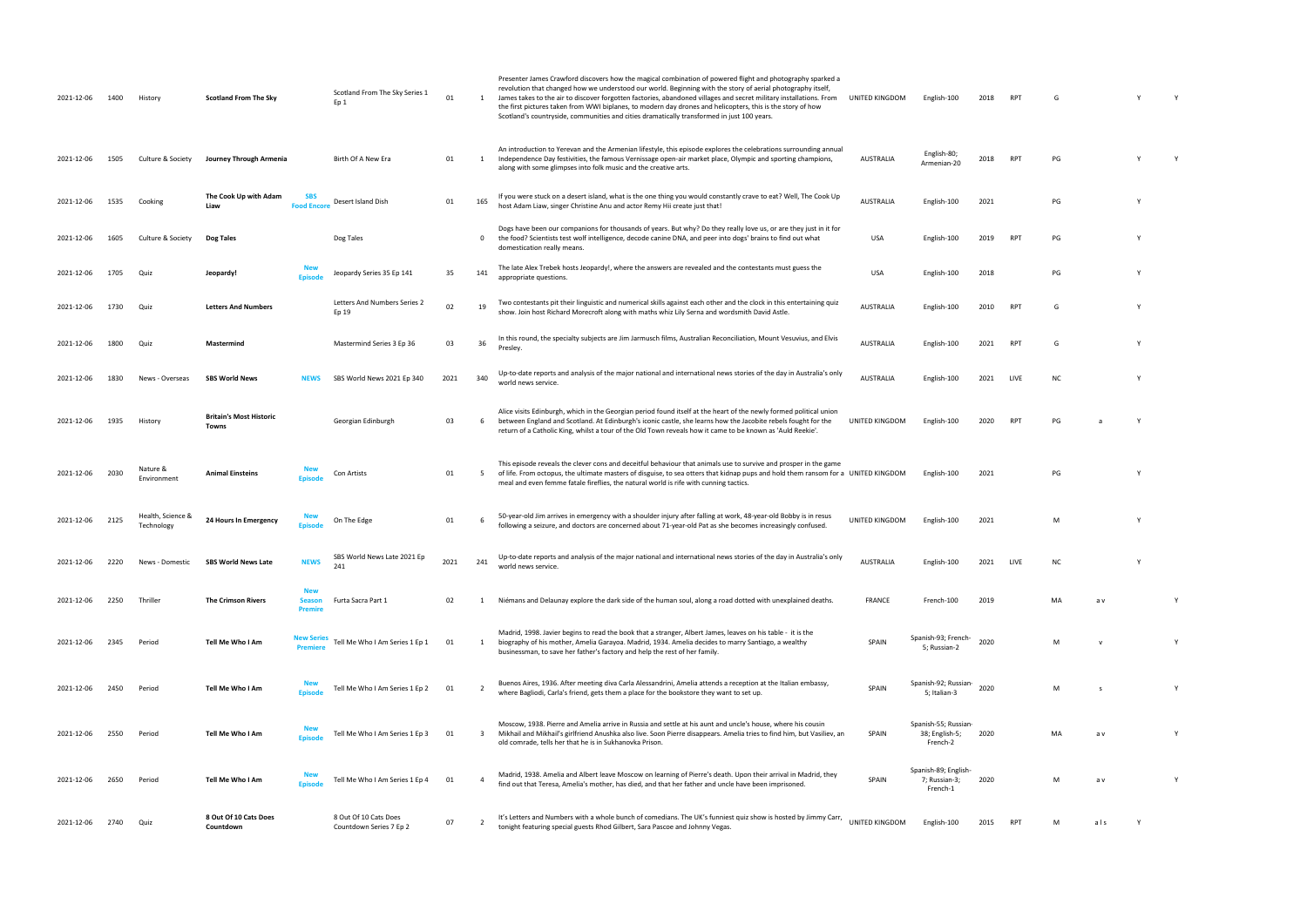| 2021-12-06 | 2830 | Biography         | Vice Guide To Film                                              | Ang Lee                                             | 01 | 14             | Director Anthony Chen, award-winning author Yann Martel and Elijah Wood reflect on the brilliance and<br>versatility of two-time Oscar winning director Ang Lee, who has worked in Taiwan and Hollywood without losing<br>his artistic identity.                                                                                                                                                                                                                                                                   | USA              | English-100                | 2016        | RPT        | M         | alv |              |
|------------|------|-------------------|-----------------------------------------------------------------|-----------------------------------------------------|----|----------------|--------------------------------------------------------------------------------------------------------------------------------------------------------------------------------------------------------------------------------------------------------------------------------------------------------------------------------------------------------------------------------------------------------------------------------------------------------------------------------------------------------------------|------------------|----------------------------|-------------|------------|-----------|-----|--------------|
| 2021-12-07 | 0500 | News - Overseas   | <b>France 24 Feature</b>                                        | France 24 Feature                                   |    | 0              | News feature in English from France 24, Paris.                                                                                                                                                                                                                                                                                                                                                                                                                                                                     | FRANCE           | English-100                | $\mathbf 0$ |            | <b>NC</b> |     |              |
| 2021-12-07 | 0515 | News - Domestic   | <b>NHK World English News</b>                                   | Nhk World English News<br>Morning                   |    | $\Omega$       | News from Japan's Broadcasting Corporation, NHK, delivering the latest in business, technology, health,<br>environmental and world news, in English.                                                                                                                                                                                                                                                                                                                                                               | <b>JAPAN</b>     | English-100                | 0           |            | ΝC        |     |              |
| 2021-12-07 | 0530 | News - Domestic   | Deutsche Welle English<br>News                                  | Deutsche Welle English News<br>Morning              |    | $\mathbf 0$    | News and analysis of the top international and European news and current affairs from Berlin, in English.                                                                                                                                                                                                                                                                                                                                                                                                          | <b>GERMANY</b>   | English-100                | 0           |            | <b>NC</b> |     |              |
| 2021-12-07 | 0600 | News - Domestic   | <b>France 24 English News</b><br><b>First Edition</b>           | France 24 English News<br>Morning First Edition     |    | $\Omega$       | International news and current affairs television from Paris, offering a French perspective on world events, in<br>English.                                                                                                                                                                                                                                                                                                                                                                                        | <b>FRANCE</b>    | English-100                | 0           | <b>RPT</b> | NC        |     |              |
| 2021-12-07 | 0630 | News - Domestic   | Al Jazeera English News                                         | Al Jazeera News First Edition                       |    | $\mathbf 0$    | News via satellite from Al Jazeera Satellite Network, Qatar, in English.                                                                                                                                                                                                                                                                                                                                                                                                                                           | QATAR            | English-100                | 0           |            | ΝC        |     |              |
| 2021-12-07 | 0700 | News - Overseas   | <b>BBC News</b>                                                 | BBC 6 O'clock News                                  |    | $\mathbf 0$    | BBC 6.00pm evening news via satellite from London, UK, in English.                                                                                                                                                                                                                                                                                                                                                                                                                                                 | UNITED KINGDOM   | English-100                | 0           |            | ΝC        |     |              |
| 2021-12-07 | 0730 | News - Overseas   | Italian News                                                    | Italian News Daily                                  |    | 0              | News via satellite from RAI Rome in Italian, no subtitles.                                                                                                                                                                                                                                                                                                                                                                                                                                                         | <b>ITALY</b>     | Italian-100                | 2013        |            | ΝC        |     |              |
| 2021-12-07 | 0810 | News - Overseas   | <b>Filipino News</b>                                            | Filipino News                                       |    | $\mathbf 0$    | News via satellite from ABS-CBN Manila, in Tagalog, no subtitles.                                                                                                                                                                                                                                                                                                                                                                                                                                                  | PHILIPPINES      | Filipino-100               | 2013        |            | NC.       |     |              |
| 2021-12-07 | 0840 | News - Overseas   | <b>French News</b>                                              | French News                                         |    | $\mathbf 0$    | News via satellite from FT2 Paris, in French, no subtitles.                                                                                                                                                                                                                                                                                                                                                                                                                                                        | FRANCE           | French-100                 | 2013        |            | ΝC        |     |              |
| 2021-12-07 | 0930 | News - Overseas   | <b>Greek News</b>                                               | <b>Greek News</b>                                   |    | 0              | News via satellite from ERT Athens, in Greek, no subtitles.                                                                                                                                                                                                                                                                                                                                                                                                                                                        | GREECE           | Greek-100                  | 2020        |            | ΝC        |     |              |
| 2021-12-07 | 1030 | News - Overseas   | <b>German News</b>                                              | German News                                         |    | $\mathbf 0$    | News via satellite from DW Berlin, in German, no subtitles.                                                                                                                                                                                                                                                                                                                                                                                                                                                        | <b>GERMANY</b>   | German-100                 | 2013        |            | <b>NC</b> |     |              |
| 2021-12-07 | 1100 | News - Overseas   | <b>Spanish News</b>                                             | Spanish News                                        |    | $\mathbf 0$    | News via satellite from RTVE Madrid, in Spanish, no subtitles.                                                                                                                                                                                                                                                                                                                                                                                                                                                     | SPAIN            | Spanish-100                | 2013        |            | <b>NC</b> |     |              |
| 2021-12-07 | 1130 | News - Overseas   | <b>Turkish News</b>                                             | Turkish News                                        |    | 0              | News via satellite from TRT Turkey, in Turkish, no subtitles.                                                                                                                                                                                                                                                                                                                                                                                                                                                      | <b>TURKEY</b>    | Turkish-100                | 2013        |            | ΝC        |     |              |
| 2021-12-07 | 1200 | News - Overseas   | <b>Arabic News F24</b>                                          | Arabic News F24                                     |    | $\mathbf 0$    | International news and current affairs from France 24 Arabic, via satellite, in Arabic, no subtitles.                                                                                                                                                                                                                                                                                                                                                                                                              | FRANCE           | Arabic-100                 | $\mathbf 0$ |            | ΝC        |     |              |
| 2021-12-07 | 1230 | News - Overseas   | <b>ABC America: World</b><br><b>NEWS</b><br><b>News Tonight</b> | Abc America: World News<br>Tonight With David Muir  |    | $\Omega$       | America's number one network news bulletin with anchors David Muir weekdays, Whit Johnson Saturday edition,<br>and Linsey Davis Sunday edition.                                                                                                                                                                                                                                                                                                                                                                    | USA              | English-100                | $\mathbf 0$ |            | <b>NC</b> |     |              |
| 2021-12-07 | 1300 | News - Domestic   | <b>PBS Newshour</b><br><b>NEWS</b>                              | PBS Newshour                                        |    | $\Omega$       | Reviews and analysis of the day's news presented by Judy Woodruff for the Public Broadcasting Service (PBS) in<br>the United States.                                                                                                                                                                                                                                                                                                                                                                               | USA              | English-100                | 2012        |            | ΝC        |     | Y            |
| 2021-12-07 | 1400 | Cooking           | <b>Destination Flavour China</b><br><b>Bitesize</b>             | Destination Flavour China<br>Bitesize Series 1 Ep 6 | 01 | <b>b</b>       | All the best moments and bits from Destination Flavour China, led by famed chef and author Adam Liaw.                                                                                                                                                                                                                                                                                                                                                                                                              | <b>AUSTRALIA</b> | English-100                |             |            |           |     |              |
| 2021-12-07 | 1405 | History           | <b>Scotland From The Sky</b>                                    | Scotland From The Sky Series 1<br>Ep 2              | 01 | $\overline{2}$ | James Crawford reveals how planners and architects took to Scotland's skies after WWII and used the God's eye<br>view in their mission to redesign towns and cities across the Central Belt. From one of Scotland's first tower<br>blocks, to New Town living, to the building of a motorway that ripped through the heart of Glasgow, and the<br>vision to cover it up, James reveals how these utopian and controversial visions have transformed our lives and<br>how we're living with the legacy to this day. | UNITED KINGDOM   | English-100                | 2018        | <b>RPT</b> | G         |     | <b>V</b>     |
| 2021-12-07 | 1515 | Culture & Society | Journey Through Armenia                                         | <b>Ancient Treasures</b>                            | 01 | 2              | Offering a taster into the rich and ancient history of Christianity within Armenia, this episode uniquely explores<br>multiple sites of religious and cultural importance, including the Mother See of Holy Etchmiadzin and the<br>exquisite spiritual artifacts found within, along with Amberd Fortress.                                                                                                                                                                                                         | <b>AUSTRALIA</b> | English-80;<br>Armenian-20 | 2018        | <b>RPT</b> | PG        |     |              |
| 2021-12-07 | 1545 | Cooking           | The Cook Up with Adam<br>Liaw<br><b>Food Encore</b>             | Prawns                                              | 01 | 166            | Owner of Sydney restaurant Marque, Mark Best, and caterer to the stars, Jaimee Foley, join host Adam Liaw in<br>The Cook Up kitchen to cook and eat their ultimate prawn dishes.                                                                                                                                                                                                                                                                                                                                   | AUSTRALIA        | English-100                | 2021        |            | PG        |     |              |
| 2021-12-07 | 1615 | History           | Secrets of The Tower Of<br>London                               | Inside The Tower Of London<br>Series 3 Ep 3         | 03 | $\overline{3}$ | It's a red letter day at the Tower of London - they're lowering the drawbridge specially in order to welcome back<br>visitors after the longest closure in 75 years. Everything has to be perfect for the big ceremony as military buglers<br>sound a fanfare from the ramparts, the great gates re-open and the crowds start to re-enter the Tower for the<br>first time since March 2020.                                                                                                                        | UNITED KINGDOM   | English-100                | 2020        | <b>RPT</b> | PG        |     |              |
| 2021-12-07 |      | Quiz              | Jeopardy!<br>Episod                                             | Jeopardy Series 35 Ep 142                           | 35 | 142            | The late Alex Trebek hosts Jeopardy!, where the answers are revealed and the contestants must guess the<br>appropriate questions.                                                                                                                                                                                                                                                                                                                                                                                  | <b>USA</b>       | English-100                | 2018        |            | PG        |     | $\mathsf{Y}$ |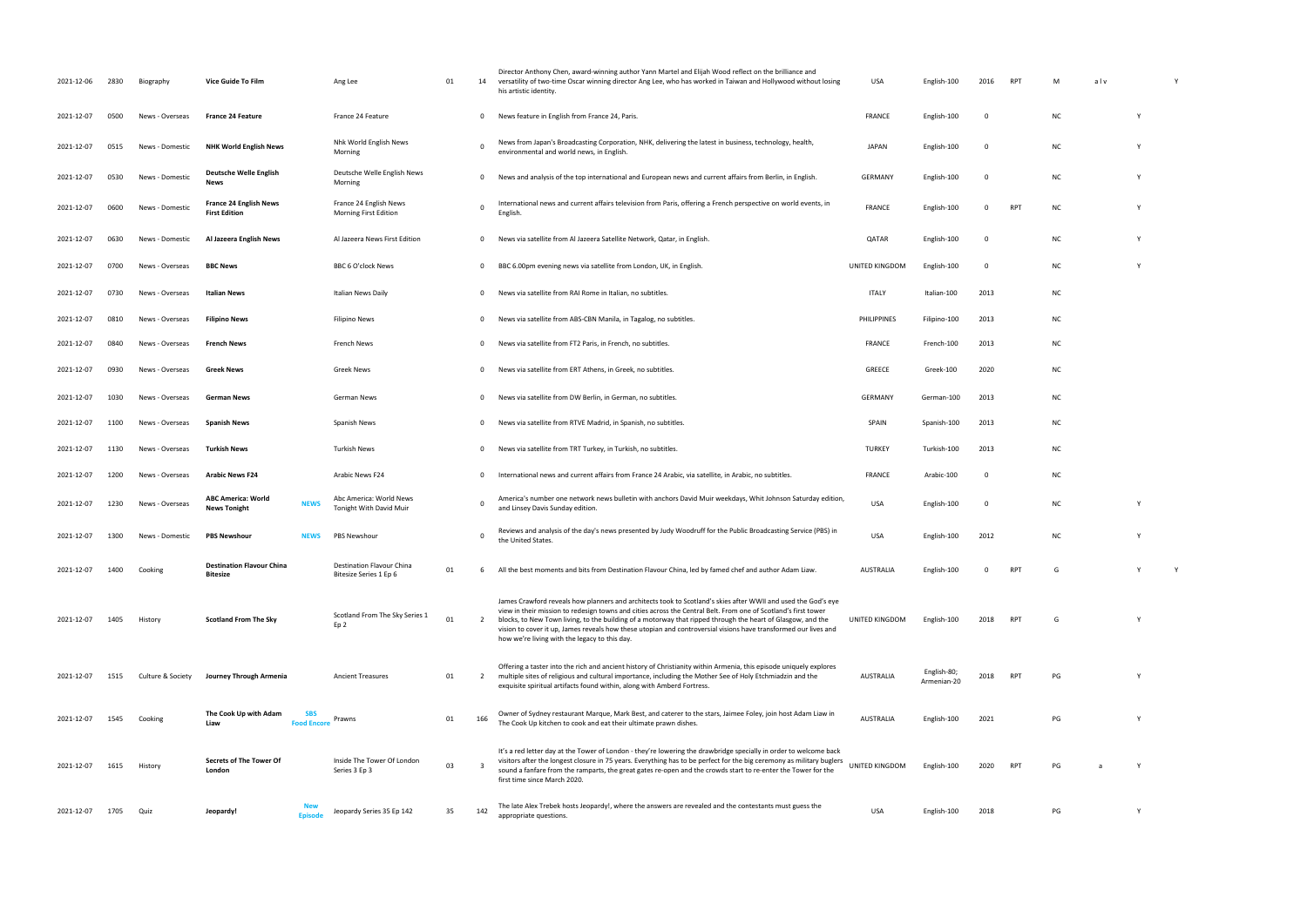| 2021-12-07 | 1730 | Quiz            | <b>Letters And Numbers</b>                            |               | Letters And Numbers Series 2<br>Ep 20           | 02   | 20          | Two contestants pit their linguistic and numerical skills against each other and the clock in this entertaining quiz<br>show. Join host Richard Morecroft along with maths whiz Lily Serna and wordsmith David Astle.                                                                                                                                                                                                                                                                                                                                                                                                                                                          | <b>AUSTRALIA</b> | English-100  | 2010        |                 |           |      |  |
|------------|------|-----------------|-------------------------------------------------------|---------------|-------------------------------------------------|------|-------------|--------------------------------------------------------------------------------------------------------------------------------------------------------------------------------------------------------------------------------------------------------------------------------------------------------------------------------------------------------------------------------------------------------------------------------------------------------------------------------------------------------------------------------------------------------------------------------------------------------------------------------------------------------------------------------|------------------|--------------|-------------|-----------------|-----------|------|--|
| 2021-12-07 | 1800 | Quiz            | Mastermind                                            |               | Mastermind Series 3 Ep 37                       | 03   | 37          | In this round, the specialty subjects are the film My Brilliant Career, Animal Farm by George Orwell, Wests Tigers:<br>2000-2020, and Patrick Swayze.                                                                                                                                                                                                                                                                                                                                                                                                                                                                                                                          | <b>AUSTRALIA</b> | English-100  | 2021        | RP <sup>-</sup> | G         |      |  |
| 2021-12-07 | 1830 | News - Overseas | <b>SBS World News</b>                                 | <b>NEWS</b>   | SBS World News 2021 Ep 341                      | 2021 | 341         | Up-to-date reports and analysis of the major national and international news stories of the day in Australia's only<br>world news service.                                                                                                                                                                                                                                                                                                                                                                                                                                                                                                                                     | <b>AUSTRALIA</b> | English-100  | 2021        | LIVE            | <b>NC</b> |      |  |
| 2021-12-07 | 1930 | Archaeology     | <b>Stonehenge: The New</b><br><b>Revelations</b>      |               | <b>Premiere</b> Stonehenge: The Hidden Truth    |      | 0           | In this documentary, the discovery of a lifetime is revealed - a vast, previously undetected monument in the<br>Stonehenge landscape that is set to rewrite history.                                                                                                                                                                                                                                                                                                                                                                                                                                                                                                           | UNITED KINGDOM   | English-100  | 2021        |                 | PG        |      |  |
| 2021-12-07 | 2100 | History         | Pearl Harbour                                         |               | Pearl Harbour                                   |      | 0           | On December 7, 1941 at 7:53 A.M., a Japanese air squadron attacked the American fleet anchored in the waters<br>of Pearl Harbour. The United States and its defensive strategy were struck right at the core. The attack was a<br>major turning point. The very next day, the U.S. officially entered the war, ending their policy of isolationism and<br>taking the conflict to a whole new and truly global level. How did Pearl Harbor change the face of WWII and, in<br>turn, that of the world? Why did Roosevelt label it a 'day of infamy'? Was it really a victory for Japan? What was<br>the diplomatic background of Pearl Harbor? Was the attack truly a surprise? | <b>FRANCE</b>    | English-100  | 2021        |                 | M         |      |  |
| 2021-12-07 | 2230 | News - Domestic | <b>SBS World News Late</b>                            | <b>NEWS</b>   | SBS World News Late 2021 Ep<br>242              | 2021 | 242         | Up-to-date reports and analysis of the major national and international news stories of the day in Australia's only<br>world news service.                                                                                                                                                                                                                                                                                                                                                                                                                                                                                                                                     | <b>AUSTRALIA</b> | English-100  | 2021        | LIVE            | NC.       |      |  |
| 2021-12-07 | 2305 | Crime           | <b>Before We Die</b>                                  | <b>Episod</b> | Before We Die Series 2 Ep 8                     | 02   | -8          | Hanna runs for her life after the attack, and is named as its perpetrator - who will believe her and whom can she<br>trust? Lena knows the truth about Christian, but she is hopelessly in love with him. The question is if they can<br>escape with their lives. Will Christian choose her over his mother and Blanka? Bjorn and Blanka have been<br>captured by the Mimicas. They fight for their own survival, trying to escape.                                                                                                                                                                                                                                            | SWEDEN           | Swedish-100  | 2019        |                 | M         | l v  |  |
| 2021-12-07 | 2410 | Period          | Miss S                                                |               | Woman In A Nightgown Part 1,<br>The             | 01   | 11          | A famous painting of Su Wenli from years ago leads to the murder of two retired soldiers while the painter was<br>murdered seven years ago. The painter's widow drops in for a surprise visit to Su Wenli.                                                                                                                                                                                                                                                                                                                                                                                                                                                                     | CHINA            | Mandarin-100 | 2020        |                 | м         | a v  |  |
| 2021-12-07 | 2500 | Period          | Miss S                                                |               | Woman In A Nightgown Part 2,                    | 01   | 12          | Police from Hangzhou decide to reinvestigate the murder of the painter seven years ago and Inspector Luo<br>Qiuheng is asked to assist in the investigation. The third retired soldier os saved when the perpetrator attempts<br>another murder.                                                                                                                                                                                                                                                                                                                                                                                                                               | CHINA            | Mandarin-100 | 2020        |                 | м         | a v  |  |
| 2021-12-07 | 2555 | Period          | Miss S                                                |               | Death By The Music Box Part 1                   | 01   | 13          | The nasty editorial assistant of Linglong Magazine is found dead in the office before getting off work. While the<br>six employees of the publishing house appear refined and educated, the seemingly harmonious editorial<br>department, is in fact, full of internal and external conflicts.                                                                                                                                                                                                                                                                                                                                                                                 | <b>CHINA</b>     | Mandarin-100 | 2020        |                 | M         |      |  |
| 2021-12-07 | 2645 | Period          | Miss S                                                | <b>Enisod</b> | Death By The Music Box Part 2                   | 01   | 14          | Having developed feelings for each other, Officer Shen Xiaoan and Taozi spend more time together as they<br>investigate the case, prompting Shen Xiaoan to confess his feelings to Taozi.                                                                                                                                                                                                                                                                                                                                                                                                                                                                                      | CHINA            | Mandarin-100 | 2020        |                 | м         | a v  |  |
| 2021-12-07 | 2745 | Period          | Miss S                                                | <b>Episod</b> | Deadly Mill Part 1, The                         | 01   | 15          | A cotton mill technician dies horribly in a weaving machine. The police deem it to be a workplace accident but Su<br>Wenli disagrees.                                                                                                                                                                                                                                                                                                                                                                                                                                                                                                                                          | CHINA            | Mandarin-100 | 2020        |                 | м         | a v  |  |
| 2021-12-07 | 2835 | Biography       | <b>Vice Guide To Film</b>                             |               | Jean Marc Vallee                                | 01   | 15          | Matthew McConaughey, Vanessa Paradis and Marc-Andre Grondin take a close look at Jean-Marc Vallee, a<br>director whose films boast a raw emotional charge whether they're inspired by his life in Montreal or push<br>Hollywood stars to their limits.                                                                                                                                                                                                                                                                                                                                                                                                                         | USA              | English-100  | 2016        | RP              | MA        | adls |  |
| 2021-12-08 | 0500 | News - Overseas | <b>France 24 Feature</b>                              |               | France 24 Feature                               |      | 0           | News feature in English from France 24, Paris.                                                                                                                                                                                                                                                                                                                                                                                                                                                                                                                                                                                                                                 | <b>FRANCE</b>    | English-100  | - 0         |                 | <b>NC</b> |      |  |
| 2021-12-08 | 0515 | News - Domestic | <b>NHK World English News</b>                         |               | Nhk World English News<br>Morning               |      | $\mathbf 0$ | News from Japan's Broadcasting Corporation, NHK, delivering the latest in business, technology, health,<br>environmental and world news, in English.                                                                                                                                                                                                                                                                                                                                                                                                                                                                                                                           | <b>JAPAN</b>     | English-100  | -0          |                 | <b>NC</b> |      |  |
| 2021-12-08 | 0530 | News - Domestic | Deutsche Welle English<br><b>News</b>                 |               | Deutsche Welle English News<br>Morning          |      | 0           | News and analysis of the top international and European news and current affairs from Berlin, in English.                                                                                                                                                                                                                                                                                                                                                                                                                                                                                                                                                                      | <b>GERMANY</b>   | English-100  | 0           |                 | <b>NC</b> |      |  |
| 2021-12-08 | 0600 | News - Domestic | <b>France 24 English News</b><br><b>First Edition</b> |               | France 24 English News<br>Morning First Edition |      | 0           | International news and current affairs television from Paris, offering a French perspective on world events, in<br>English.                                                                                                                                                                                                                                                                                                                                                                                                                                                                                                                                                    | <b>FRANCE</b>    | English-100  |             | RPT             | <b>NC</b> |      |  |
| 2021-12-08 | 0630 | News - Domestic | Al Jazeera English News                               |               | Al Jazeera News First Edition                   |      | 0           | News via satellite from Al Jazeera Satellite Network, Qatar, in English.                                                                                                                                                                                                                                                                                                                                                                                                                                                                                                                                                                                                       | QATAR            | English-100  | $\mathbf 0$ |                 | <b>NC</b> |      |  |
| 2021-12-08 | 0700 | News - Overseas | <b>BBC News</b>                                       |               | BBC 6 O'clock News                              |      | 0           | BBC 6.00pm evening news via satellite from London, UK, in English.                                                                                                                                                                                                                                                                                                                                                                                                                                                                                                                                                                                                             | UNITED KINGDOM   | English-100  | $\Omega$    |                 | <b>NC</b> |      |  |
| 2021-12-08 | 0730 | News - Overseas | Italian News                                          |               | Italian News Daily                              |      | 0           | News via satellite from RAI Rome in Italian, no subtitles.                                                                                                                                                                                                                                                                                                                                                                                                                                                                                                                                                                                                                     | <b>ITALY</b>     | Italian-100  | 2013        |                 | <b>NC</b> |      |  |
| 2021-12-08 | 0810 | News - Overseas | <b>Filipino News</b>                                  |               | <b>Filipino News</b>                            |      | 0           | News via satellite from ABS-CBN Manila, in Tagalog, no subtitles.                                                                                                                                                                                                                                                                                                                                                                                                                                                                                                                                                                                                              | PHILIPPINES      | Filipino-100 | 2013        |                 | <b>NC</b> |      |  |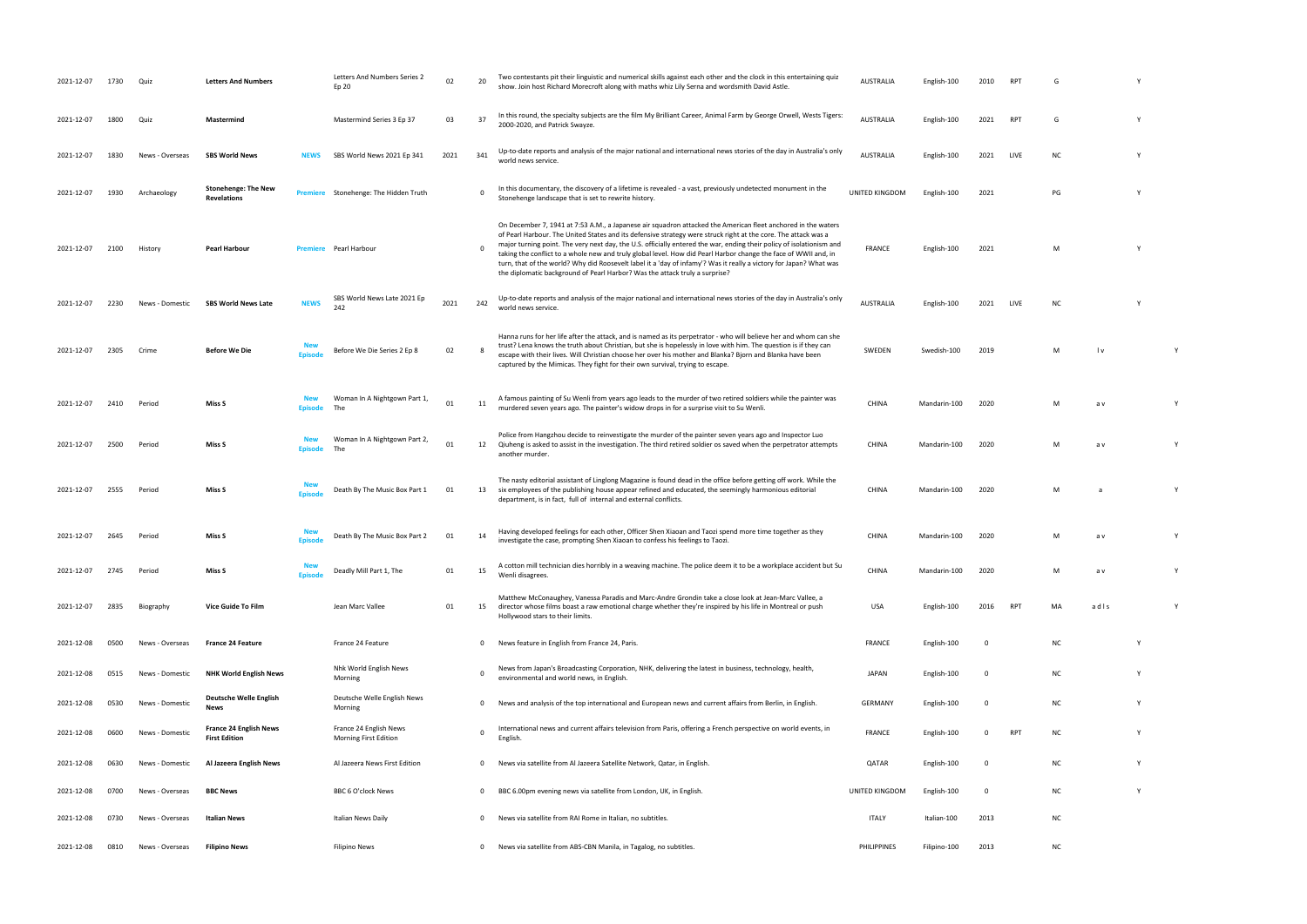| 2021-12-08 | 0840 | News - Overseas                 | French News                                            |                                  | French News                                           |      | 0                       | News via satellite from FT2 Paris, in French, no subtitles.                                                                                                                                                                                                                                                                                                                                                                                                                                                                                 | <b>FRANCE</b>    | French-100                 | 2013     |                | <b>NC</b> |      |          |  |
|------------|------|---------------------------------|--------------------------------------------------------|----------------------------------|-------------------------------------------------------|------|-------------------------|---------------------------------------------------------------------------------------------------------------------------------------------------------------------------------------------------------------------------------------------------------------------------------------------------------------------------------------------------------------------------------------------------------------------------------------------------------------------------------------------------------------------------------------------|------------------|----------------------------|----------|----------------|-----------|------|----------|--|
| 2021-12-08 | 0930 | News - Overseas                 | <b>Greek News</b>                                      |                                  | <b>Greek News</b>                                     |      | $\mathbf{0}$            | News via satellite from ERT Athens, in Greek, no subtitles.                                                                                                                                                                                                                                                                                                                                                                                                                                                                                 | GREECE           | Greek-100                  | 2020     |                | ΝC        |      |          |  |
| 2021-12-08 | 1030 | News - Overseas                 | <b>German News</b>                                     |                                  | German News                                           |      | $\mathbf{0}$            | News via satellite from DW Berlin, in German, no subtitles.                                                                                                                                                                                                                                                                                                                                                                                                                                                                                 | <b>GERMANY</b>   | German-100                 | 2013     |                | ΝC        |      |          |  |
| 2021-12-08 | 1100 | News - Overseas                 | <b>Spanish News</b>                                    |                                  | Spanish News                                          |      | 0                       | News via satellite from RTVE Madrid, in Spanish, no subtitles.                                                                                                                                                                                                                                                                                                                                                                                                                                                                              | SPAIN            | Spanish-100                | 2013     |                | NC.       |      |          |  |
| 2021-12-08 | 1130 | News - Overseas                 | Turkish News                                           |                                  | <b>Turkish News</b>                                   |      | $\mathbf{0}$            | News via satellite from TRT Turkey, in Turkish, no subtitles.                                                                                                                                                                                                                                                                                                                                                                                                                                                                               | <b>TURKEY</b>    | Turkish-100                | 2013     |                | <b>NC</b> |      |          |  |
| 2021-12-08 | 1200 | News - Overseas                 | <b>Arabic News F24</b>                                 |                                  | Arabic News F24                                       |      | 0                       | International news and current affairs from France 24 Arabic, via satellite, in Arabic, no subtitles.                                                                                                                                                                                                                                                                                                                                                                                                                                       | <b>FRANCE</b>    | Arabic-100                 | $\Omega$ |                | ΝC        |      |          |  |
| 2021-12-08 | 1230 | News - Overseas                 | <b>ABC America: World</b><br><b>News Tonight</b>       | <b>NEWS</b>                      | Abc America: World News<br>Tonight With David Muir    |      | $\mathbf 0$             | America's number one network news bulletin with anchors David Muir weekdays, Whit Johnson Saturday edition,<br>and Linsey Davis Sunday edition.                                                                                                                                                                                                                                                                                                                                                                                             | USA              | English-100                | 0        |                | <b>NC</b> |      | Y        |  |
| 2021-12-08 | 1300 | News - Domestic                 | <b>PBS Newshour</b>                                    | <b>NEWS</b>                      | <b>PBS Newshour</b>                                   |      | $\mathsf{o}\,$          | Reviews and analysis of the day's news presented by Judy Woodruff for the Public Broadcasting Service (PBS) in<br>the United States.                                                                                                                                                                                                                                                                                                                                                                                                        | USA              | English-100                | 2012     |                | <b>NC</b> |      | Y        |  |
| 2021-12-08 | 1400 | Cooking                         | <b>Destination Flavour China</b><br><b>Bitesize</b>    |                                  | Destination Flavour China<br>Bitesize Series 1 Ep 7   | 01   | -7                      | All the best moments and bits from Destination Flavour China, led by famed chef and author Adam Liaw.                                                                                                                                                                                                                                                                                                                                                                                                                                       | <b>AUSTRALIA</b> | English-100                |          | R <sub>D</sub> |           |      |          |  |
| 2021-12-08 | 1405 | History                         | <b>Scotland From The Sky</b>                           |                                  | Scotland From The Sky Series 1<br>Ep 3                | 01   | $\overline{\mathbf{3}}$ | From an Aberdeenshire field where the very concept of time emerged, to the ghostly outline of a lost ornamental<br>garden, to the discovery of hundreds of pizza ovens that once fed Rome's mighty legions, presenter James<br>Crawford reveals how our ancestors have written their story on Scotland's landscape.                                                                                                                                                                                                                         | UNITED KINGDOM   | English-100                | 2018     | <b>RPT</b>     | G         |      | <b>V</b> |  |
| 2021-12-08 | 1515 | Culture & Society               | Journey Through Armenia                                |                                  | <b>Tantilising Flavours</b>                           | 01   | $\overline{\mathbf{3}}$ | A delicious introduction to Armenian cuisine, this episode uniquely explores popular dishes of tradition, paired<br>with insight into the Gum fresh food market, fascinating carpet making, wine and brandy production companies<br>along with modern nightlife in Yerevan, in particular, the jazz scene.                                                                                                                                                                                                                                  | <b>AUSTRALIA</b> | English-80;<br>Armenian-20 | 2018     | RPT            | PG        |      |          |  |
| 2021-12-08 | 1545 | Cooking                         | The Cook Up with Adam<br>Liaw                          | <b>SBS</b><br><b>Food Encore</b> | Five Minute Snack                                     | 01   | 167                     | Host Adam Liaw is joined in the Cook Up kitchen by meteorologist and food writer Magdalena Roze and<br>television presenter/chef Hayden Quinn to create their ultimate, easy five-minute snacks.                                                                                                                                                                                                                                                                                                                                            | <b>AUSTRALIA</b> | English-100                | 2021     |                | PG        |      | Y        |  |
| 2021-12-08 | 1615 | History                         | Secrets of The Tower Of<br>London                      |                                  | Inside The Tower Of London<br>Series 3 Ep 4           | 03   | $\overline{4}$          | Ravenmaster Chris Skaife makes sure his birds are ready to mix with the public again - he's removed the benches<br>and bins from one area so that the excited ravens don't steal visitors' sandwiches or rummage in the rubbish.                                                                                                                                                                                                                                                                                                            | UNITED KINGDOM   | English-100                | 2020     | <b>RPT</b>     | PG        |      | Y        |  |
| 2021-12-08 |      | Quiz                            | Jeopardy!                                              |                                  | Jeopardy Series 35 Ep 143                             | 35   | 143                     | The late Alex Trebek hosts Jeopardy!, where the answers are revealed and the contestants must guess the<br>appropriate questions.                                                                                                                                                                                                                                                                                                                                                                                                           | <b>USA</b>       | English-100                | 2018     |                | PG        |      | Y        |  |
| 2021-12-08 | 1730 | Quiz                            | <b>Letters And Numbers</b>                             |                                  | Letters And Numbers Series 2<br>Ep 21                 | 02   | 21                      | Two contestants pit their linguistic and numerical skills against each other and the clock in this entertaining quiz<br>show. Join host Richard Morecroft along with maths whiz Lily Serna and wordsmith David Astle.                                                                                                                                                                                                                                                                                                                       | <b>AUSTRALIA</b> | English-100                | 2010     | <b>RPT</b>     | G         |      |          |  |
| 2021-12-08 | 1800 | Quiz                            | Mastermind                                             |                                  | Mastermind Series 3 Ep 38                             | 03   | 38                      | In this round, the specialty subjects are Shane Warne's Test Cricket Career, the Royal Family, Rugby League State<br>of Origin in the 90s, and 1980s Australian Rock Bands.                                                                                                                                                                                                                                                                                                                                                                 | <b>AUSTRALIA</b> | English-100                | 2021     | <b>RPT</b>     | G         |      |          |  |
| 2021-12-08 | 1830 | News - Overseas                 | <b>SBS World News</b>                                  | <b>NEWS</b>                      | SBS World News 2021 Ep 342                            | 2021 | 342                     | Up-to-date reports and analysis of the major national and international news stories of the day in Australia's only<br>world news service.                                                                                                                                                                                                                                                                                                                                                                                                  | <b>AUSTRALIA</b> | English-100                | 2021     | LIVE           | <b>NC</b> |      |          |  |
| 2021-12-08 | 1930 | History                         | <b>Scotland's Sacred Islands</b><br>With Ben Fogle     | <b>New</b><br><b>Episod</b>      | Shetland                                              | 01   | $\overline{4}$          | On the Shetlands Ben meets a Pagan, a nun living a remote monastic life, and a couple who became Christians<br>when they moved there after living as hippies.                                                                                                                                                                                                                                                                                                                                                                               | UNITED KINGDOM   | English-100                | 2021     |                | G         |      | <b>V</b> |  |
| 2021-12-08 | 2030 | Health, Science &<br>Technology | <b>Michael Mosley On</b><br><b>Cosmetic Treatments</b> |                                  | Truth About Cosmetic<br>Treatments Series 1 Ep 1, The | 01   | 1                       | Presenters Michael Mosley and Mehreen Baig are going on a science-driven investigation exploring the brave<br>new world of cosmetic enhancement. They'll look at whether these procedures actually do what they claim; how<br>safe they are in what is a largely unregulated industry; and whether, just because science has reached a point<br>that it promises the face and body we want, is it actually a good idea for our physical and mental health? The first<br>program looks at the latest cosmetic treatment trends for the face. | UNITED KINGDOM   | English-100                | 2019     | RPT            | PG        |      |          |  |
| 2021-12-08 | 2130 | Crime                           | Before We Die (UK)                                     | New<br><b>Episode</b>            | Before We Die (Uk) Series 1 Ep                        | 01   | 6                       | The undercover police team attempt to bust the Mimicas' drug smuggling operation, but they are in for an<br>unpleasant surprise. With Billy and Christian's help, Hannah manages to turn the tables on the Mimicas and set<br>up a dramatic and conclusive showdown.                                                                                                                                                                                                                                                                        | UNITED KINGDOM   | English-100                | 2021     |                | м         | adlv | Y        |  |
| 2021-12-08 | 2225 | News - Domestic                 | <b>SBS World News Late</b>                             | <b>NEWS</b>                      | SBS World News Late 2021 Ep<br>243                    | 2021 | 243                     | Up-to-date reports and analysis of the major national and international news stories of the day in Australia's only<br>world news service.                                                                                                                                                                                                                                                                                                                                                                                                  | <b>AUSTRALIA</b> | English-100                | 2021     | LIVE           | NC.       |      | Y        |  |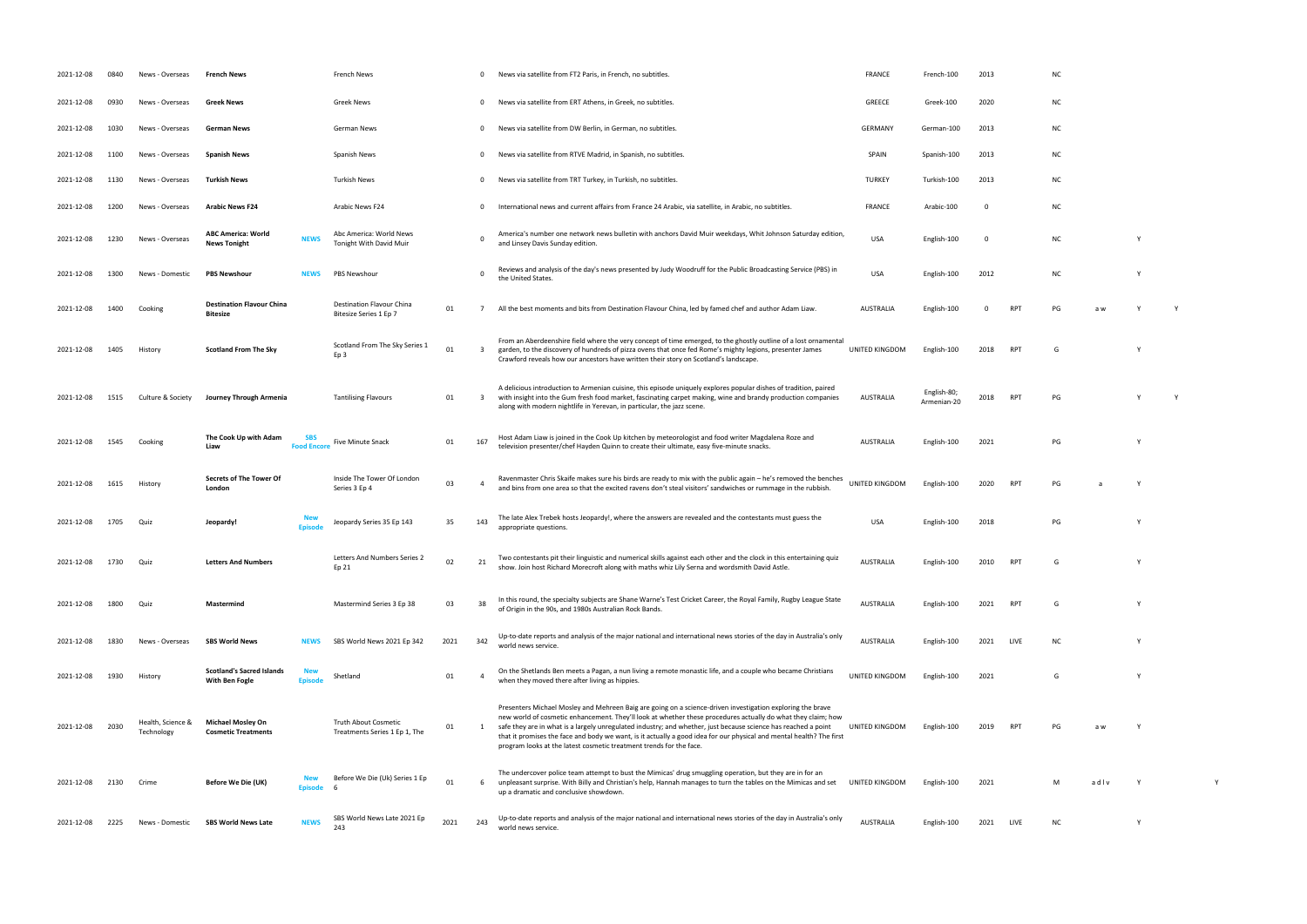| 2021-12-08 | 2300 | Contemporary    | In Therapy                                            | Camille - Wednesday 18th<br>November 2015, 11am                                            | 01 | $\overline{\mathbf{3}}$ | Camille, 16, is a champion swimmer training for the Olympics. She turns up at Dayan's practice with both arms in<br>plaster following a cycling accident. Her insurance company is demanding a psychological assessment certifying<br>that she did not deliberately cause the accident. | <b>FRANCE</b>      | French-100   | 2020        |                 | PG        |     | Y            |   |
|------------|------|-----------------|-------------------------------------------------------|--------------------------------------------------------------------------------------------|----|-------------------------|-----------------------------------------------------------------------------------------------------------------------------------------------------------------------------------------------------------------------------------------------------------------------------------------|--------------------|--------------|-------------|-----------------|-----------|-----|--------------|---|
| 2021-12-08 | 2325 | Contemporary    | In Therapy                                            | Léonora And Damien-<br><b>New</b><br>Thursday 19th November 2015,<br><b>Episode</b><br>5pr | 01 | -4                      | Leonora has recently become pregnant after the couple decided to give up trying for a second child. The crisis<br>they're now going through seems insurmountable. They expect Dayan to help them reach a decision regarding<br>the baby, or even to decide on their behalf.             | <b>FRANCE</b>      | French-100   | 2020        |                 | M         | a s | - Y          |   |
| 2021-12-08 | 2350 | Thriller        | Departure                                             | Vanished                                                                                   | 01 |                         | When Passenger Flight 716 disappears over the Atlantic, investigator Kendra Malley is called in to lead the team<br>searching for the missing aircraft.                                                                                                                                 | CANADA             | English-100  | 2019        | <b>RPT</b>      | M         |     | - Y          | Y |
| 2021-12-08 | 2435 | Thriller        | Departure                                             | Survivor                                                                                   | 01 |                         | The search for the Flight 716 wreckage continues as the TSIB team learns more about Captain Donovan's secret<br>life. Kendra wonders if the plane's lone survivor is more than the innocent victim she appears to be.                                                                   | CANADA             | English-100  | 2019        | RPT             | M         |     |              | Y |
| 2021-12-08 | 2525 | Thriller        | Departure                                             | Prime Suspect                                                                              | 01 | $\overline{\mathbf{3}}$ | Madelyn's memories of the crash provide the team with a fresh lead, and a new witness comes forward with<br>disturbing information about Captain Donovan. Meanwhile, Kendra struggles to deal with AJ, who's spinning out<br>of control.                                                | CANADA             | English-100  | 2019        | <b>RPT</b>      | M         | a v |              | Y |
| 2021-12-08 | 2615 | Thriller        | Departure                                             | Sabotage                                                                                   | 01 | $\overline{a}$          | Kendra tries to make sense of conflicting evidence and is stunned by the betrayal of someone close to her. AJ<br>takes drastic action that puts his and Kendra's lives in danger.                                                                                                       | CANADA             | English-100  | 2019        | <b>RPT</b>      | M         | a v | Y            | Y |
| 2021-12-08 | 2705 | Thriller        | Departure                                             | Grounded                                                                                   | 01 |                         | An unlikely source shows Kendra proof of a conspiracy to cover up the truth about Flight 716. The team<br>scrambles to recover the black boxes before ocean currents push the wreckage out of reach.                                                                                    | CANADA             | English-100  | 2019        | <b>RPT</b>      | M         | a v | Y            | Y |
| 2021-12-08 | 2755 | Thriller        | Departure                                             | Endgame                                                                                    | 01 |                         | Kendra comes up with a plan to confront the Flight 716 conspirators and expose the cover-up.                                                                                                                                                                                            | CANADA             | English-100  | 2019        | <b>RPT</b>      | M         | a v |              | Y |
| 2021-12-08 | 2845 | Cooking         | Poh & Co. Bitesize                                    | Poh & Co. Bitesize Series 2 Ep 2                                                           | 02 | $\overline{2}$          | Step into the always delicious world of acclaimed cook, artist, and lover of life - Poh Ling Yeow.                                                                                                                                                                                      | AUSTRALIA          | English-100  | 2016        | RPT             | G         |     | Y            |   |
| 2021-12-08 | 2855 | Cooking         | Poh & Co. Bitesize                                    | Poh & Co. Bitesize Series 2 Ep 3                                                           | 02 | $\overline{\mathbf{3}}$ | Step into the always delicious world of acclaimed cook, artist, and lover of life - Poh Ling Yeow.                                                                                                                                                                                      | <b>AUSTRALIA</b>   | English-100  | 2016        | RPT             | G         |     | <b>Y</b>     |   |
| 2021-12-09 | 0500 | News - Overseas | <b>France 24 Feature</b>                              | France 24 Feature                                                                          |    | $\mathbf{0}$            | News feature in English from France 24, Paris.                                                                                                                                                                                                                                          | <b>FRANCE</b>      | English-100  | 0           |                 | <b>NC</b> |     | <sup>Y</sup> |   |
| 2021-12-09 | 0515 | News - Domestic | <b>NHK World English News</b>                         | Nhk World English News<br>Morning                                                          |    | $\mathbf 0$             | News from Japan's Broadcasting Corporation, NHK, delivering the latest in business, technology, health,<br>environmental and world news, in English.                                                                                                                                    | <b>JAPAN</b>       | English-100  | 0           |                 | <b>NC</b> |     | Y            |   |
| 2021-12-09 | 0530 | News - Domestic | Deutsche Welle English<br>News                        | Deutsche Welle English News<br>Morning                                                     |    | $\mathbf{0}$            | News and analysis of the top international and European news and current affairs from Berlin, in English.                                                                                                                                                                               | GERMANY            | English-100  | $\Omega$    |                 | <b>NC</b> |     | Y            |   |
| 2021-12-09 | 0600 | News - Domestic | <b>France 24 English News</b><br><b>First Edition</b> | France 24 English News<br>Morning First Edition                                            |    | $\mathbf 0$             | International news and current affairs television from Paris, offering a French perspective on world events, in<br>English.                                                                                                                                                             | <b>FRANCE</b>      | English-100  |             | RP <sub>1</sub> | NC        |     | <sup>V</sup> |   |
| 2021-12-09 | 0630 | News - Domestic | Al Jazeera English News                               | Al Jazeera News First Edition                                                              |    | $\mathbf{0}$            | News via satellite from Al Jazeera Satellite Network, Qatar, in English.                                                                                                                                                                                                                | QATAR              | English-100  | $\Omega$    |                 | NC        |     | Y            |   |
| 2021-12-09 | 0700 | News - Overseas | <b>BBC News</b>                                       | BBC 6 O'clock News                                                                         |    | $\mathbf{0}$            | BBC 6.00pm evening news via satellite from London, UK, in English.                                                                                                                                                                                                                      | UNITED KINGDOM     | English-100  | $\mathbf 0$ |                 | <b>NC</b> |     | Y            |   |
| 2021-12-09 | 0730 | News - Overseas | <b>Italian News</b>                                   | Italian News Daily                                                                         |    | $\mathbf 0$             | News via satellite from RAI Rome in Italian, no subtitles.                                                                                                                                                                                                                              | <b>ITALY</b>       | Italian-100  | 2013        |                 | NC        |     |              |   |
| 2021-12-09 | 0810 | News - Overseas | <b>Filipino News</b>                                  | <b>Filipino News</b>                                                                       |    | $\mathbf 0$             | News via satellite from ABS-CBN Manila, in Tagalog, no subtitles.                                                                                                                                                                                                                       | <b>PHILIPPINES</b> | Filipino-100 | 2013        |                 | NC        |     |              |   |
| 2021-12-09 | 0840 | News - Overseas | <b>French News</b>                                    | French News                                                                                |    | $\mathbf{0}$            | News via satellite from FT2 Paris, in French, no subtitles.                                                                                                                                                                                                                             | <b>FRANCE</b>      | French-100   | 2013        |                 | NC        |     |              |   |
| 2021-12-09 | 0930 | News - Overseas | <b>Greek News</b>                                     | <b>Greek News</b>                                                                          |    | $\mathbf{0}$            | News via satellite from ERT Athens, in Greek, no subtitles.                                                                                                                                                                                                                             | <b>GREECE</b>      | Greek-100    | 2020        |                 | NC        |     |              |   |
| 2021-12-09 | 1030 | News - Overseas | German News                                           | German News                                                                                |    | $\mathbf{0}$            | News via satellite from DW Berlin, in German, no subtitles.                                                                                                                                                                                                                             | GERMANY            | German-100   | 2013        |                 | NC        |     |              |   |
| 2021-12-09 | 1100 | News - Overseas | Spanish News                                          | Spanish News                                                                               |    | $\mathbf{0}$            | News via satellite from RTVE Madrid, in Spanish, no subtitles.                                                                                                                                                                                                                          | SPAIN              | Spanish-100  | 2013        |                 | <b>NC</b> |     |              |   |
| 2021-12-09 | 1130 | News - Overseas | Turkish News                                          | <b>Turkish News</b>                                                                        |    | $\mathbf 0$             | News via satellite from TRT Turkey, in Turkish, no subtitles.                                                                                                                                                                                                                           | <b>TURKEY</b>      | Turkish-100  | 2013        |                 | <b>NC</b> |     |              |   |
| 2021-12-09 | 1200 | News - Overseas | <b>Arabic News F24</b>                                | Arabic News F24                                                                            |    | $\mathbf 0$             | International news and current affairs from France 24 Arabic, via satellite, in Arabic, no subtitles.                                                                                                                                                                                   | FRANCE             | Arabic-100   | $^{\circ}$  |                 | <b>NC</b> |     |              |   |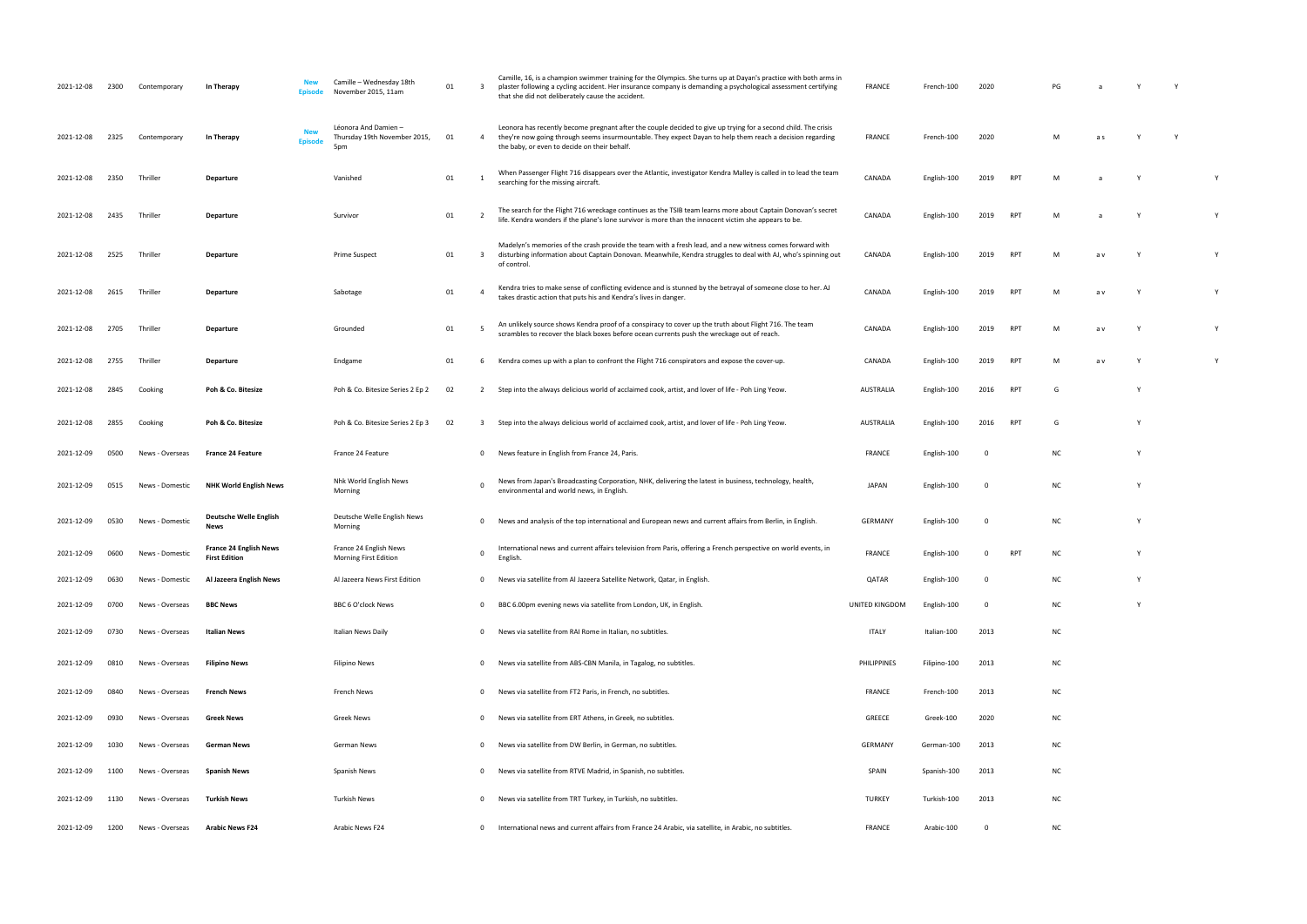| 2021-12-09 | 1230 | News - Overseas   | <b>ABC America: World</b><br><b>News Tonight</b>    | <b>NEWS</b>                    | Abc America: World News<br><b>Tonight With David Muir</b> |      | $\Omega$                | America's number one network news bulletin with anchors David Muir weekdays, Whit Johnson Saturday edition,<br>and Linsey Davis Sunday edition.                                                                                                                                                                                                                                                                                                               | <b>USA</b>       | English-100                        | - 0      |            | N0        |     |   |  |
|------------|------|-------------------|-----------------------------------------------------|--------------------------------|-----------------------------------------------------------|------|-------------------------|---------------------------------------------------------------------------------------------------------------------------------------------------------------------------------------------------------------------------------------------------------------------------------------------------------------------------------------------------------------------------------------------------------------------------------------------------------------|------------------|------------------------------------|----------|------------|-----------|-----|---|--|
| 2021-12-09 | 1300 | News - Domestic   | <b>PBS Newshour</b>                                 | <b>NEWS</b>                    | PBS Newshour                                              |      | $\mathbf 0$             | Reviews and analysis of the day's news presented by Judy Woodruff for the Public Broadcasting Service (PBS) in<br>the United States.                                                                                                                                                                                                                                                                                                                          | <b>USA</b>       | English-100                        | 2012     |            | <b>NC</b> |     |   |  |
| 2021-12-09 | 1400 | Cooking           | <b>Destination Flavour China</b><br><b>Bitesize</b> |                                | Destination Flavour China<br>Bitesize Series 1 Ep 8       | 01   | 8                       | All the best moments and bits from Destination Flavour China, led by famed chef and author Adam Liaw.                                                                                                                                                                                                                                                                                                                                                         | AUSTRALIA        | English-100                        | $\Omega$ | <b>RPT</b> | G         |     |   |  |
| 2021-12-09 | 1410 | History           | Royals At War                                       |                                | Royals At War Series 1 Ep 1                               | 01   | 1                       | In this episode, perhaps the most acrimonious and public marriage breakdown in British Royal history; the<br>demise of the marriage of Prince Charles and Diana, Princess of Wales. With stories from staff who were there<br>and witnessed the collapse of the relationship in public and private.                                                                                                                                                           | UNITED KINGDOM   | English-100                        | 2019     | <b>RPT</b> | PG        |     |   |  |
| 2021-12-09 | 1515 | Culture & Society | Journey Through Armenia                             |                                | <b>Stunning Antiquities</b>                               | 01   | $\overline{4}$          | A spectacular continuation to religious and cultural sites of importance, this episode uniquely explores the largest<br>freshwater lake in Eurasia, the Temple at Garni, heavenly monasteries spread throughout alpine Armenia, and<br>the Guinness World Records discovery of the oldest leather shoe in the world.                                                                                                                                          | AUSTRALIA        | English-80;<br>Armenian-20         | 2018     | <b>RPT</b> | PG        |     | Y |  |
| 2021-12-09 | 1545 | Cooking           | The Cook Up with Adam<br>Liaw                       | <b>SBS</b><br><b>Food Enco</b> | Capsicum                                                  | 01   | 168                     | MasterChef alumni Amina Elshafei and home cook and wife of Manu Feildel, Clarissa Feidel, are in The Cook Up<br>kitchen showcasing the vegetable capsicum with host Adam Liaw.                                                                                                                                                                                                                                                                                | <b>AUSTRALIA</b> | English-100                        | 2021     |            | PG        |     |   |  |
| 2021-12-09 | 1615 | Culture & Society | The Wonderful World Of<br>Chocolate                 |                                | Wonderful World Of Chocolate<br>Series 1 Ep 1, The        | 01   | 1                       | We have been granted rare access inside perhaps the world's most iconic chocolate factory, Bournville, home to<br>Cadbury since 1879. We join the production-line team working on Cadbury's Roses, and see how they turn Dairy UNITED KINGDOM<br>Milk chocolate into six-million individual chocolates every single day.                                                                                                                                      |                  | English-100                        | 2019     | <b>RPT</b> | G         |     |   |  |
| 2021-12-09 | 1705 | Quiz              | Jeopardy!                                           |                                | Jeopardy Series 35 Ep 144                                 | 35   | 144                     | The late Alex Trebek hosts Jeopardy!, where the answers are revealed and the contestants must guess the<br>appropriate questions.                                                                                                                                                                                                                                                                                                                             | <b>USA</b>       | English-100                        | 2018     |            | PG        |     |   |  |
| 2021-12-09 | 1730 | Quiz              | <b>Letters And Numbers</b>                          |                                | Letters And Numbers Series 2<br>Ep 22                     | 02   | 22                      | Two contestants pit their linguistic and numerical skills against each other and the clock in this entertaining quiz<br>show. Join host Richard Morecroft along with maths whiz Lily Serna and wordsmith David Astle.                                                                                                                                                                                                                                         | <b>AUSTRALIA</b> | English-100                        | 2010     | <b>RPT</b> | G         |     |   |  |
| 2021-12-09 | 1800 | Quiz              | Mastermind                                          |                                | Mastermind Series 3 Ep 39                                 | 03   | 39                      | In this round, the specialty subjects are the band Foo Fighters, Typography, skateboarder Tony Hawk, and Julius<br>Caesar                                                                                                                                                                                                                                                                                                                                     | <b>AUSTRALIA</b> | English-100                        | 2021     | RPT        | G         |     |   |  |
| 2021-12-09 | 1830 | News - Overseas   | <b>SBS World News</b>                               | <b>NEWS</b>                    | SBS World News 2021 Ep 343                                | 2021 | 343                     | Up-to-date reports and analysis of the major national and international news stories of the day in Australia's only<br>world news service.                                                                                                                                                                                                                                                                                                                    | <b>AUSTRALIA</b> | English-100                        | 2021     | LIVE       | N0        |     |   |  |
| 2021-12-09 | 1935 | Culture & Society | Wonderful World Of<br>Chocolate                     | Episode                        | Wonderful World Of Chocolate<br>Series 3 Ep 3, The        | 03   | $\overline{\mathbf{3}}$ | Meet the biggest Willy Wonka collector in the world and watch Brighton Pavilion lovingly carved out of<br>chocolate. Chocolatier Chris Zammit takes on one of the most intricate chocolate sculptures he's ever made for<br>the launch of a new hotel.                                                                                                                                                                                                        | UNITED KINGDOM   | English-100                        | 2021     |            | PG        |     |   |  |
| 2021-12-09 | 2030 | Thriller          | <b>Red Election</b>                                 | Episode                        | Red Election Series 1 Ep 8                                | 01   | -8                      | Katrine has the Stuxnet Worm, the USB that, attached to the central computer at the power station, will cause<br>mass panic by mimicking a nuclear meltdown. Before she delivers it to Oleg she discovers William has been<br>released from prison.                                                                                                                                                                                                           | UNITED KINGDOM   | English-90; Danish<br>5; Russian-5 | 2021     |            | MA        |     |   |  |
| 2021-12-09 | 2125 | Culture & Society | <b>Murder Case</b>                                  |                                | Murder Case Series 1 Ep 2                                 | 01   | $\overline{2}$          | Following on from part one, The Disappearance Of Julie Reilly, this episode starts with the interrogation of the<br>Police Unit's number one suspect. His interview leads to frustration for Julie's family and the detectives. They<br>need to gather more evidence to convict him, but with no body it takes all their skill to prove and charge their<br>suspect.                                                                                          | UNITED KINGDOM   | English-100                        | 2019     |            | MA        |     |   |  |
| 2021-12-09 | 2230 | News - Domestic   | <b>SBS World News Late</b>                          | <b>NEWS</b>                    | SBS World News Late 2021 Ep<br>244                        | 2021 | 244                     | Up-to-date reports and analysis of the major national and international news stories of the day in Australia's only<br>world news service.                                                                                                                                                                                                                                                                                                                    | <b>AUSTRALIA</b> | English-100                        | 2021     | LIVE       | <b>NC</b> |     |   |  |
| 2021-12-09 | 2300 | Crime             | Gomorrah                                            |                                | Gomorrah Series 1 Ep 9                                    | 01   | -9                      | Backed by the new mayor, Genny plans to lead the clan towards a bright and prosperous future, but events to<br>come will shatter his grand dream. In the background, none other than Ciro sets up one of Genny's young<br>followers - Daniele - to kill Tonino Giuliano, Salvatore Conte's right-hand in Naples. When the boy realises what<br>he has done he deserts the city with Ciro setting out to hunt him down to erase all traces leading to himself. | <b>ITALY</b>     | Italian-100                        | 2014     |            |           |     |   |  |
| 2021-12-09 | 2400 | Romance           | We Are Who We Are                                   |                                | We Are Who We Are Series 1<br>Ep 1                        | 01   | 1                       | Fraser is 14, and he has recently moved to an American military base in Veneto, Italy, from New York. While<br>familiarising himself with his new surroundings, he meets some other kids. From the start, he is intrigued by one<br>of them - the mysterious Caitlin.                                                                                                                                                                                         | <b>ITALY</b>     | English-50; Italian-               | 2020     | <b>RPT</b> | MA        |     |   |  |
| 2021-12-09 | 2505 | Thriller          | Darklands                                           |                                | Darklands Series 1 Ep 1                                   | 01   | 1                       | Damien Dunne is dreaming about his upcoming MMA fight. He's awoken by his younger sister, Laura pointing a<br>gun at him. Damien grabs the gun and returns it to his older brother Wesley, a member of one of the local drug<br>gangs, The Hill Crew.                                                                                                                                                                                                         | IRELAND          | English-100                        |          |            | MA        | div |   |  |
| 2021-12-09 | 2555 | Thriller          | Darklands                                           |                                | Darklands Series 1 Ep 2                                   | 01   | 2                       | Two weeks since the botched drug deal and Wesley is missing. Damien's training hard at the gym with mentor<br>Paddy. Meanwhile, the psychotic Goose Keegan, is released from jail and he's got unfinished business with Bernie<br>Butler.                                                                                                                                                                                                                     | IRELAND          | English-100                        | 2019     |            | MA        | I v |   |  |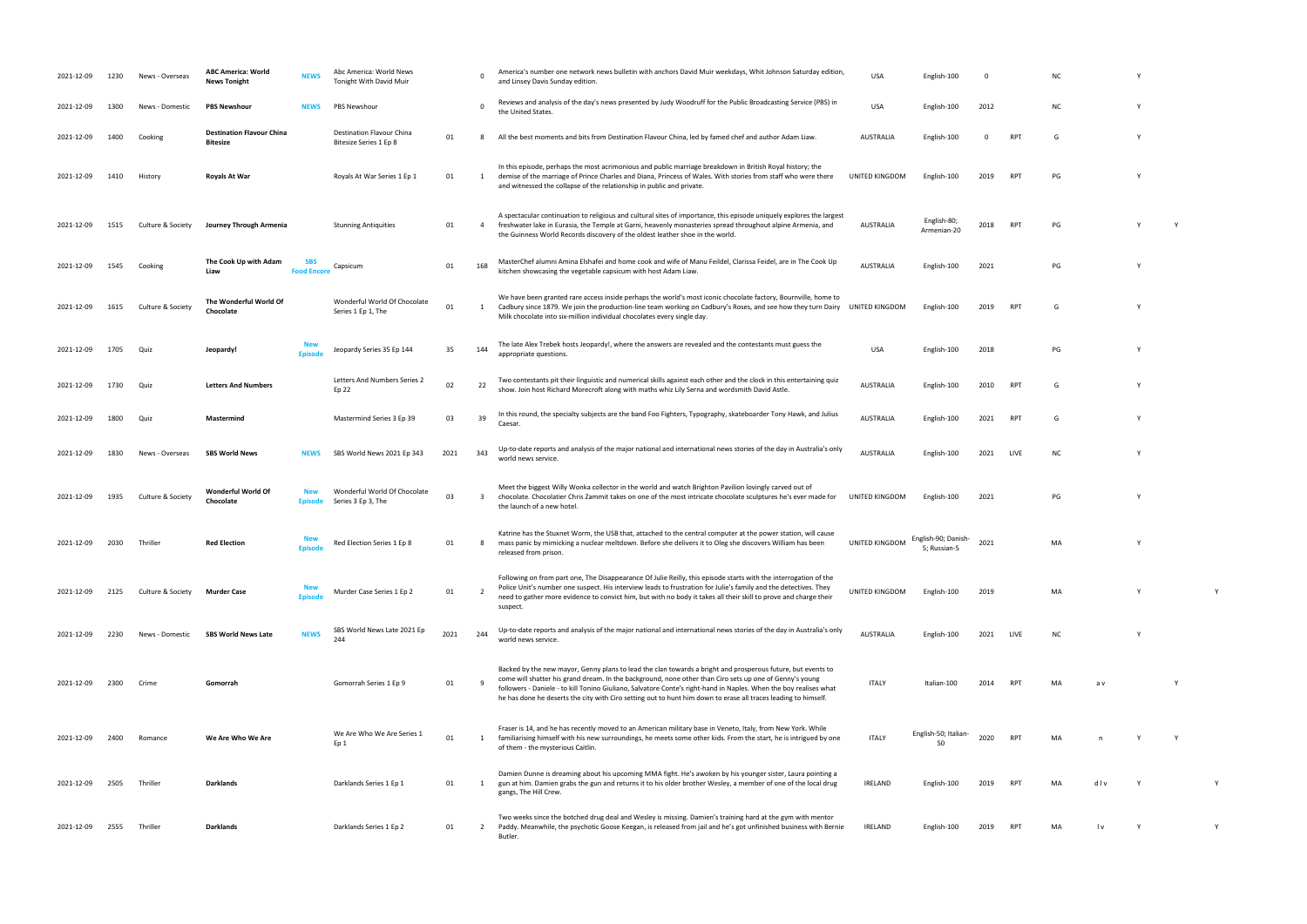| 2021-12-09 | 2650 | Thriller          | Darklands                                                       | Darklands Series 1 Ep 3                             | 01 | - 3          | Damien's chased down the street by Jason and Paulie on a bike carrying a machete, who're furious of his<br>relationship with Nicola. Despite this, Damien and Nicola are going strong.                                                                                                              | <b>IRELAND</b>   | English-100                | 2019        | <b>RP</b>       |           | a l |   |   |
|------------|------|-------------------|-----------------------------------------------------------------|-----------------------------------------------------|----|--------------|-----------------------------------------------------------------------------------------------------------------------------------------------------------------------------------------------------------------------------------------------------------------------------------------------------|------------------|----------------------------|-------------|-----------------|-----------|-----|---|---|
| 2021-12-09 | 2745 | Quiz              | 8 Out Of 10 Cats Does<br>Countdown                              | 8 Out Of 10 Cats Does<br>Countdown Series 7 Ep 3    | 07 | - 3          | It's Letters and Numbers with a whole bunch of comedians. The UK's funniest quiz show is hosted by Jimmy Carr,<br>tonight featuring special guests Greg Davies, Katherine Ryan and Rob Beckett.                                                                                                     | UNITED KINGDOM   | English-100                | 2015        | RP <sub>1</sub> | M         | a s |   |   |
| 2021-12-09 | 2840 | Cooking           | Poh & Co. Bitesize                                              | Poh & Co. Bitesize Series 2 Ep 4                    | 02 | -4           | Step into the always delicious world of acclaimed cook, artist, and lover of life - Poh Ling Yeow.                                                                                                                                                                                                  | AUSTRALIA        | English-100                | 2016        | <b>RPT</b>      | G         |     |   |   |
| 2021-12-09 | 2850 | Cooking           | Poh & Co. Bitesize                                              | Poh & Co. Bitesize Series 2 Ep 5                    | 02 | 5            | Step into the always delicious world of acclaimed cook, artist, and lover of life - Poh Ling Yeow.                                                                                                                                                                                                  | <b>AUSTRALIA</b> | English-100                | 2016        | RP1             | G         |     |   |   |
| 2021-12-10 | 0500 | News - Overseas   | <b>France 24 Feature</b>                                        | France 24 Feature                                   |    | 0            | News feature in English from France 24, Paris.                                                                                                                                                                                                                                                      | <b>FRANCE</b>    | English-100                | 0           |                 | <b>NC</b> |     |   |   |
| 2021-12-10 | 0515 | News - Domestic   | <b>NHK World English News</b>                                   | Nhk World English News<br>Morning                   |    | 0            | News from Japan's Broadcasting Corporation, NHK, delivering the latest in business, technology, health,<br>environmental and world news, in English.                                                                                                                                                | <b>JAPAN</b>     | English-100                | 0           |                 | <b>NC</b> |     |   |   |
| 2021-12-10 | 0530 | News - Domestic   | <b>Deutsche Welle English</b><br><b>News</b>                    | Deutsche Welle English News<br>Morning              |    | $\mathbf 0$  | News and analysis of the top international and European news and current affairs from Berlin, in English.                                                                                                                                                                                           | <b>GERMANY</b>   | English-100                | $\mathbf 0$ |                 | <b>NC</b> |     |   |   |
| 2021-12-10 | 0600 | News - Domestic   | <b>France 24 English News</b><br><b>First Edition</b>           | France 24 English News<br>Morning First Edition     |    | 0            | International news and current affairs television from Paris, offering a French perspective on world events, in<br>English.                                                                                                                                                                         | <b>FRANCE</b>    | English-100                | 0           | RP1             | <b>NC</b> |     |   |   |
| 2021-12-10 | 0630 | News - Domestic   | Al Jazeera English News                                         | Al Jazeera News First Edition                       |    | 0            | News via satellite from Al Jazeera Satellite Network, Qatar, in English.                                                                                                                                                                                                                            | QATAR            | English-100                | - 0         |                 | <b>NC</b> |     |   |   |
| 2021-12-10 | 0700 | News - Overseas   | <b>BBC News</b>                                                 | BBC 6 O'clock News                                  |    | $\mathbf 0$  | BBC 6.00pm evening news via satellite from London, UK, in English.                                                                                                                                                                                                                                  | UNITED KINGDOM   | English-100                | 0           |                 | <b>NC</b> |     |   |   |
| 2021-12-10 | 0730 | News - Overseas   | Italian News                                                    | Italian News Daily                                  |    | $\mathbf{0}$ | News via satellite from RAI Rome in Italian, no subtitles.                                                                                                                                                                                                                                          | <b>ITALY</b>     | Italian-100                | 2013        |                 | <b>NC</b> |     |   |   |
| 2021-12-10 | 0810 | News - Overseas   | <b>Filipino News</b>                                            | <b>Filipino News</b>                                |    | 0            | News via satellite from ABS-CBN Manila, in Tagalog, no subtitles.                                                                                                                                                                                                                                   | PHILIPPINES      | Filipino-100               | 2013        |                 | <b>NC</b> |     |   |   |
| 2021-12-10 | 0840 | News - Overseas   | French News                                                     | French News                                         |    | $^{\circ}$   | News via satellite from FT2 Paris, in French, no subtitles.                                                                                                                                                                                                                                         | <b>FRANCE</b>    | French-100                 | 2013        |                 | <b>NC</b> |     |   |   |
| 2021-12-10 | 0930 | News - Overseas   | <b>Greek News</b>                                               | Greek News                                          |    | $\mathbf 0$  | News via satellite from ERT Athens, in Greek, no subtitles.                                                                                                                                                                                                                                         | GREECE           | Greek-100                  | 2020        |                 | <b>NC</b> |     |   |   |
| 2021-12-10 | 1030 | News - Overseas   | <b>German News</b>                                              | German News                                         |    | 0            | News via satellite from DW Berlin, in German, no subtitles.                                                                                                                                                                                                                                         | <b>GERMANY</b>   | German-100                 | 2013        |                 | <b>NC</b> |     |   |   |
| 2021-12-10 | 1100 | News - Overseas   | <b>Spanish News</b>                                             | Spanish News                                        |    | $\mathbf{0}$ | News via satellite from RTVE Madrid, in Spanish, no subtitles.                                                                                                                                                                                                                                      | SPAIN            | Spanish-100                | 2013        |                 | <b>NC</b> |     |   |   |
| 2021-12-10 | 1130 | News - Overseas   | Turkish News                                                    | <b>Turkish News</b>                                 |    | $\mathbf 0$  | News via satellite from TRT Turkey, in Turkish, no subtitles.                                                                                                                                                                                                                                       | <b>TURKEY</b>    | Turkish-100                | 2013        |                 | <b>NC</b> |     |   |   |
| 2021-12-10 | 1200 | News - Overseas   | <b>Arabic News F24</b>                                          | Arabic News F24                                     |    | $\mathbf{0}$ | International news and current affairs from France 24 Arabic, via satellite, in Arabic, no subtitles.                                                                                                                                                                                               | <b>FRANCE</b>    | Arabic-100                 | $\Omega$    |                 | <b>NC</b> |     |   |   |
| 2021-12-10 | 1230 | News - Overseas   | <b>ABC America: World</b><br><b>NEWS</b><br><b>News Tonight</b> | Abc America: World News<br>Tonight With David Muir  |    | $\Omega$     | America's number one network news bulletin with anchors David Muir weekdays, Whit Johnson Saturday edition,<br>and Linsey Davis Sunday edition.                                                                                                                                                     | USA              | English-100                | 0           |                 | <b>NC</b> |     |   |   |
| 2021-12-10 | 1300 | News - Domestic   | <b>PBS Newshour</b><br><b>NEWS</b>                              | PBS Newshour                                        |    | $\mathbf 0$  | Reviews and analysis of the day's news presented by Judy Woodruff for the Public Broadcasting Service (PBS) in<br>the United States.                                                                                                                                                                | USA              | English-100                | 2012        |                 | <b>NC</b> |     |   |   |
| 2021-12-10 | 1400 | Cooking           | <b>Destination Flavour China</b><br>Bitesize                    | Destination Flavour China<br>Bitesize Series 1 Ep 9 | 01 | 9            | All the best moments and bits from Destination Flavour China, led by famed chef and author Adam Liaw.                                                                                                                                                                                               | <b>AUSTRALIA</b> | English-100                | $\Omega$    | <b>RPT</b>      | PG        |     |   |   |
| 2021-12-10 | 1410 | History           | Royals At War                                                   | Royals At War Series 1 Ep 2                         | 01 | 2            | Renowned royal biographer Penny Junor sheds light on the rumoured conflict between the Duchess of Cornwall<br>and the Queen. We also go back in time and look at one of the most famous royal scandals of the 20th century -<br>when Princess Margaret wanted to marry the divorcee Peter Townsend. | UNITED KINGDOM   | English-100                | 2019        | RP <sub>1</sub> | PG        |     |   |   |
| 2021-12-10 | 1515 | Culture & Society | Journey Through Armenia                                         | Celebration Of Life                                 | 01 | - 5          | This episode uniquely explores spectacular museums, a chess academy, artistic individuals, performance<br>ensembles, traditional instruments, and the Tsaghgadzor Ski Resort.                                                                                                                       | <b>AUSTRALIA</b> | English-80;<br>Armenian-20 | 2018        | <b>RPT</b>      | PG        |     |   | Y |
| 2021-12-10 | 1545 | Cooking           | The Cook Up with Adam<br><b>Food Encore</b><br>Liaw             | Fresh Beans                                         | 01 | 169          | Join host Adam Liaw, television presenter Linda Marigliano and Yellow chef Nina Huynh in The Cook Up kitchen<br>as they make their favourite green bean dishes.                                                                                                                                     | <b>AUSTRALIA</b> | English-100                | 2021        |                 | PG        |     | Y |   |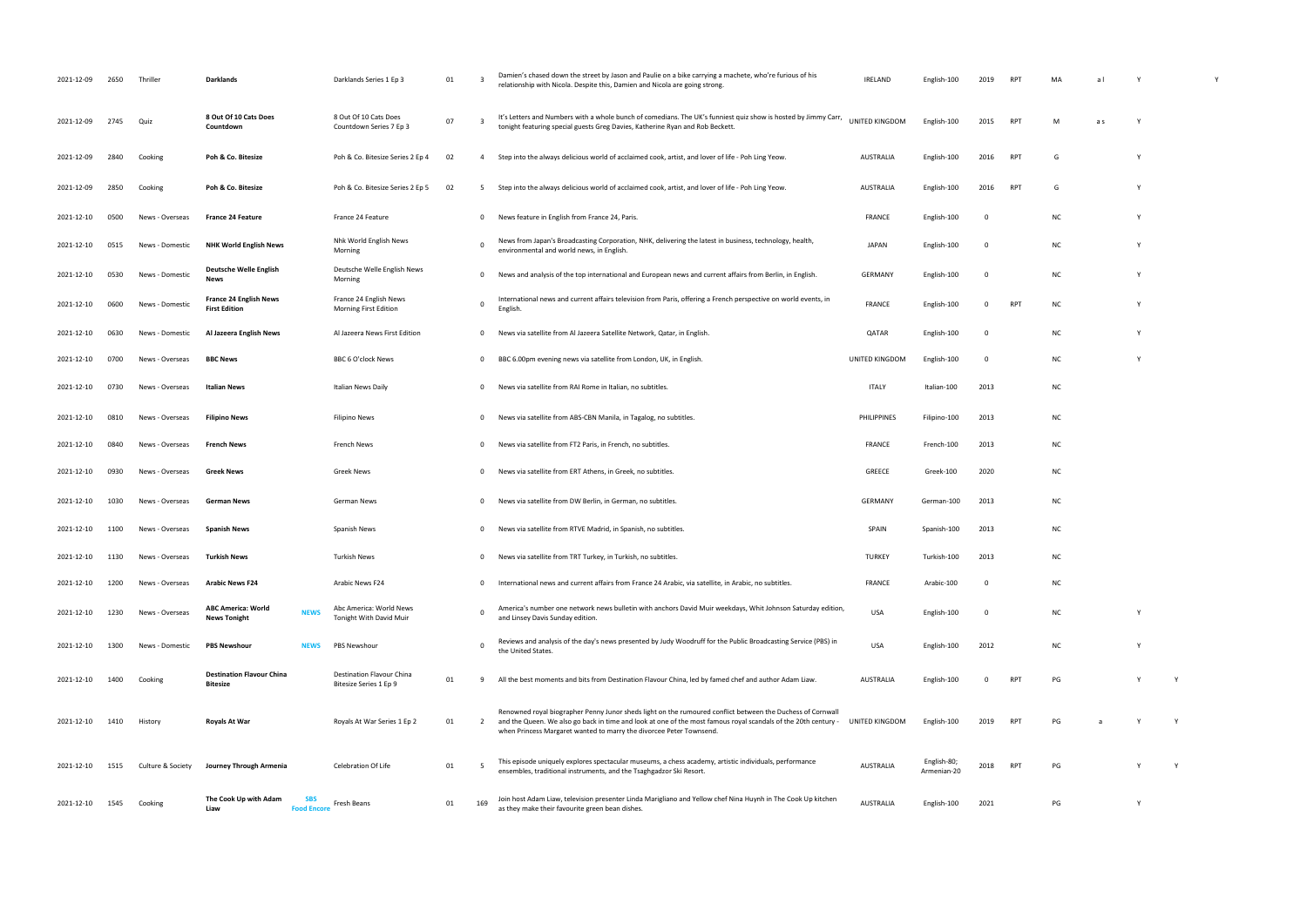| 2021-12-10 | 1615 | Culture & Society | The Wonderful World Of<br>Chocolate                   |               | Wonderful World Of Chocolate<br>Series 1 Ep 2, The            | 01   | $\overline{2}$          | We go inside the factory gates at Lindt in Zurich, the Swiss chocolate-making giant. On the factory floor, we<br>uncover the secret of Lindt's success, find out how Lindor balls are made, and reveal how an accidental discovery UNITED KINGDOM<br>made over a century ago by Rodolphe Lindt changed the way chocolate tasted forever.                                                                              |                  | English-100                  | 2019                    | RP <sub>1</sub> | PG        |      |   |   |   |
|------------|------|-------------------|-------------------------------------------------------|---------------|---------------------------------------------------------------|------|-------------------------|-----------------------------------------------------------------------------------------------------------------------------------------------------------------------------------------------------------------------------------------------------------------------------------------------------------------------------------------------------------------------------------------------------------------------|------------------|------------------------------|-------------------------|-----------------|-----------|------|---|---|---|
| 2021-12-10 | 1705 | Quiz              | Jeopardy!                                             |               | Jeopardy Series 35 Ep 145                                     | 35   | 145                     | The late Alex Trebek hosts Jeopardy!, where the answers are revealed and the contestants must guess the<br>appropriate questions.                                                                                                                                                                                                                                                                                     | <b>USA</b>       | English-100                  | 2018                    |                 | PG        |      |   |   |   |
| 2021-12-10 | 1730 | Quiz              | <b>Letters And Numbers</b>                            |               | Letters And Numbers Series 2<br>Ep 23                         | 02   | 23                      | Two contestants pit their linguistic and numerical skills against each other and the clock in this entertaining quiz<br>show. Join host Richard Morecroft along with maths whiz Lily Serna and wordsmith David Astle.                                                                                                                                                                                                 | <b>AUSTRALIA</b> | English-100                  | 2010                    | RP <sub>1</sub> | G         |      |   |   |   |
| 2021-12-10 | 1800 | Quiz              | Mastermind                                            |               | Mastermind Series 3 Ep 40                                     | 03   | 40                      | In this final round, the four reigning champions from this cycle battle it out to progress to the semi-finals.                                                                                                                                                                                                                                                                                                        | <b>AUSTRALIA</b> | English-100                  | 2021                    | RP <sub>1</sub> | G         |      |   |   |   |
| 2021-12-10 | 1830 | News - Overseas   | <b>SBS World News</b>                                 | <b>NEWS</b>   | SBS World News 2021 Ep 344                                    | 2021 | 344                     | Up-to-date reports and analysis of the major national and international news stories of the day in Australia's only<br>world news service.                                                                                                                                                                                                                                                                            | <b>AUSTRALIA</b> | English-100                  | 2021                    | LIVE            | <b>NC</b> |      |   |   |   |
| 2021-12-10 | 1930 | History           | <b>Inside Balmoral</b>                                | <b>Fnisod</b> | Inside Balmoral Series 1 Ep 3                                 | 01   |                         | In the aftermath of the infamous annus horribilis, Queen Elizabeth retreated to Balmoral. The Royal family had<br>endured one of their worst years and with a growing Republican feeling in the country, there was a feeling<br>among many that they had to adapt. In 1997 Balmoral was where the Royal family stayed with Prince William<br>and Prince Harry as they came to terms with the death of their mother.   | UNITED KINGDOM   | English-100                  | 2017                    |                 | PG        |      |   |   |   |
| 2021-12-10 | 2030 | History           | <b>Empire with Michael</b><br>Portillo                |               | Portillo's Hidden History The<br>British Empire Series 1 Ep 3 | 01   | - 3                     | Michael travels to South Africa to explore how the lure of riches led Britain into barbaric wars, dividing the<br>country along racial lines with devastating consequences.                                                                                                                                                                                                                                           | UNITED KINGDOM   | English-100                  | 2020                    | <b>RP</b>       | PG        |      |   |   |   |
| 2021-12-10 | 2125 | History           | Dig World War II                                      | <b>MOVIE</b>  | Dig World War II Series 1 Ep 3                                | 01   | $\overline{\mathbf{3}}$ | Historian Dan Snow joins military archaeologists as they investigate the former battlegrounds of the Second<br>World War, uncovering little-known stories through excavations and dives across Europe. In this episode, Dan<br>travels to the Continent where, in a beautiful Italian valley and a posh Dutch hotel, he uncovers hidden evidence<br>of massive battles and speaks to the soldiers who fought in them. | UNITED KINGDOM   | English-100                  | 2012                    | <b>RPT</b>      | PG        |      |   |   |   |
| 2021-12-10 | 2220 | News - Domestic   | <b>SBS World News Late</b>                            | <b>NEWS</b>   | SBS World News Late 2021 Ep<br>245                            | 2021 | 245                     | Up-to-date reports and analysis of the major national and international news stories of the day in Australia's only<br>world news service.                                                                                                                                                                                                                                                                            | <b>AUSTRALIA</b> | English-100                  | 2021                    | LIVE            | <b>NC</b> |      |   |   |   |
| 2021-12-10 | 2250 | Culture & Society | <b>Cornwall With Simon</b><br>Reeve                   |               | Cornwall With Simon Reeve<br>Series 1 Ep 1                    |      | 1                       | Simon journeys through some of the most beautiful coastal locations Britain has to offer and meets the incredible<br>Cornish characters who make the county unique. Simon learns how new industries and even a return to mining<br>could promise a better future.                                                                                                                                                     | UNITED KINGDOM   | English-100                  | 2020                    | RP.             | PG        |      |   |   |   |
| 2021-12-10 | 2400 | Contemporary      | <b>Hungry Ghosts</b>                                  |               | Hungry Ghosts Series 1 Ep 1                                   | 01   |                         | When a mine-clearing operation in present day Vietnam disturbs a hidden tomb, a malevolent spirit is released,<br>bringing the dead back with him.                                                                                                                                                                                                                                                                    | <b>AUSTRALIA</b> | English-80;<br>Vietnamese-20 | 2020                    | RP <sup>-</sup> |           | ahl  |   |   |   |
| 2021-12-10 | 2500 | Contemporary      | <b>Hungry Ghosts</b>                                  |               | Hungry Ghosts Series 1 Ep 2                                   | 01   |                         | As Phuong is laid to rest, May uncovers the truth about her past and learns that the responsibility for stopping<br>the hungry ghost has now fallen to her.                                                                                                                                                                                                                                                           | <b>AUSTRALIA</b> | English-80;<br>Vietnamese-20 | 2020                    | <b>RPT</b>      |           | ahl  |   |   |   |
| 2021-12-10 | 2555 | Contemporary      | <b>Hungry Ghosts</b>                                  |               | Hungry Ghosts Series 1 Ep 3                                   | 01   | 3                       | The ghosts get stronger as our families struggle with memories of the past.                                                                                                                                                                                                                                                                                                                                           | <b>AUSTRALIA</b> | English-80;<br>Vietnamese-20 | 2020                    | <b>RPT</b>      | M         | ahlv | Y | Y |   |
| 2021-12-10 | 2655 | Contemporary      | <b>Hungry Ghosts</b>                                  |               | Hungry Ghosts Series 1 Ep 4                                   | 01   | 4                       | May summons all her power to save her family and prevent the dead from remaining on earth.                                                                                                                                                                                                                                                                                                                            | <b>AUSTRALIA</b> | English-80;<br>Vietnamese-20 | 2020                    | <b>RPT</b>      | M         | ahl  | Y | Y | Y |
| 2021-12-10 | 2755 | Quiz              | 8 Out Of 10 Cats Does<br>Countdown                    |               | 8 Out Of 10 Cats Does<br>Countdown Series 7 Ep 4              | 07   |                         | It's Letters and Numbers with a whole bunch of comedians. The UK's funniest quiz show is hosted by Jimmy Carr,<br>tonight featuring special guests Miles Jupp, Greg Davies and Holly Walsh.                                                                                                                                                                                                                           | UNITED KINGDOM   | English-100                  | 2015                    | <b>RPT</b>      | M         | als  |   |   |   |
| 2021-12-10 | 2850 | Cooking           | Poh & Co. Bitesize                                    |               | Poh & Co. Bitesize Series 2 Ep 6                              | 02   | 6                       | Welcome to the always delicious world of acclaimed cook, artist, and lover of life - Poh Ling Yeow.                                                                                                                                                                                                                                                                                                                   | <b>AUSTRALIA</b> | English-100                  | 2016                    | <b>RPT</b>      | G         |      |   |   |   |
| 2021-12-11 | 0500 | News - Overseas   | <b>France 24 Feature</b>                              |               | France 24 Feature                                             |      |                         | 0 News feature in English from France 24, Paris.                                                                                                                                                                                                                                                                                                                                                                      | FRANCE           | English-100                  | $\overline{\mathbf{0}}$ |                 | <b>NC</b> |      |   |   |   |
| 2021-12-11 | 0515 | News - Domestic   | <b>NHK World English News</b>                         |               | Nhk World English News<br>Morning                             |      |                         | News from Japan's Broadcasting Corporation, NHK, delivering the latest in business, technology, health,<br>environmental and world news, in English.                                                                                                                                                                                                                                                                  | <b>JAPAN</b>     | English-100                  | $\Omega$                |                 | <b>NC</b> |      |   |   |   |
| 2021-12-11 | 0530 | News - Domestic   | <b>Deutsche Welle English</b><br>News                 |               | Deutsche Welle English News<br>Morning                        |      | $\mathbf{0}$            | News and analysis of the top international and European news and current affairs from Berlin, in English.                                                                                                                                                                                                                                                                                                             | GERMANY          | English-100                  | $\Omega$                |                 | <b>NC</b> |      | Y |   |   |
| 2021-12-11 | 0600 | News - Domestic   | <b>France 24 English News</b><br><b>First Edition</b> |               | France 24 English News<br>Morning First Edition               |      | $\mathbf 0$             | International news and current affairs television from Paris, offering a French perspective on world events, in<br>English.                                                                                                                                                                                                                                                                                           | <b>FRANCE</b>    | English-100                  | $\Omega$                | <b>RPT</b>      | <b>NC</b> |      | Y |   |   |
| 2021-12-11 | 0630 | News - Domestic   | Al Jazeera English News                               |               | Al Jazeera News First Edition                                 |      |                         | 0 News via satellite from Al Jazeera Satellite Network, Qatar, in English.                                                                                                                                                                                                                                                                                                                                            | QATAR            | English-100                  | $\overline{\mathbf{0}}$ |                 | <b>NC</b> |      | Y |   |   |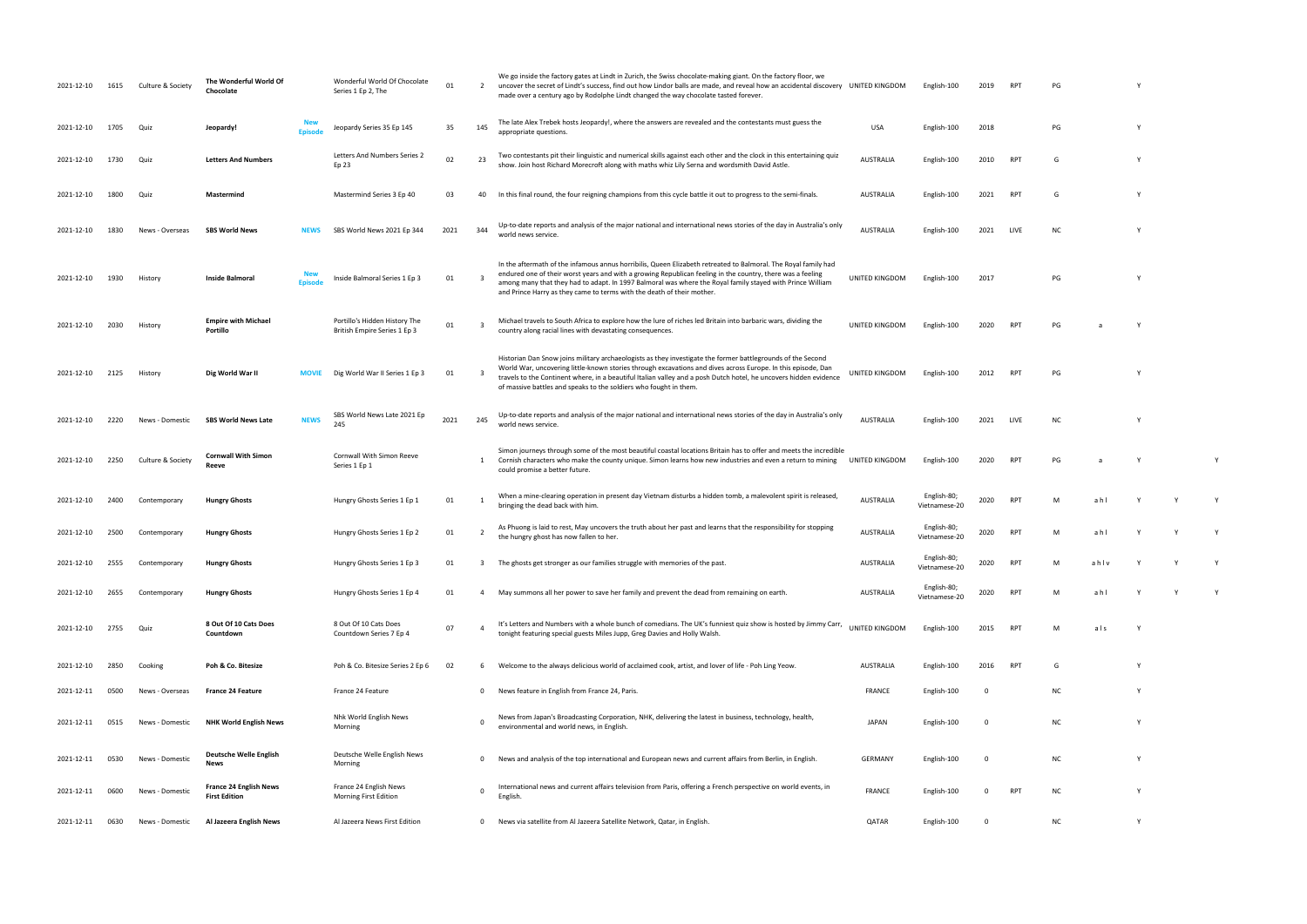| 2021-12-11 | 0700 | News - Overseas   | <b>BBC News</b>                                     |              | BBC 6 O'clock News                                         |      | $\mathbf 0$             | BBC 6.00pm evening news via satellite from London, UK, in English.                                                                                                                                                                                                                                                                                                                                                                                                                                                                                                                                                                | UNITED KINGDOM     | English-100          | $\Omega$ |            | NC        |     |    |   |
|------------|------|-------------------|-----------------------------------------------------|--------------|------------------------------------------------------------|------|-------------------------|-----------------------------------------------------------------------------------------------------------------------------------------------------------------------------------------------------------------------------------------------------------------------------------------------------------------------------------------------------------------------------------------------------------------------------------------------------------------------------------------------------------------------------------------------------------------------------------------------------------------------------------|--------------------|----------------------|----------|------------|-----------|-----|----|---|
| 2021-12-11 | 0730 | News - Overseas   | Italian News                                        |              | Italian News Daily                                         |      | $\mathbf 0$             | News via satellite from RAI Rome in Italian, no subtitles.                                                                                                                                                                                                                                                                                                                                                                                                                                                                                                                                                                        | <b>ITALY</b>       | Italian-100          | 2013     |            | NC.       |     |    |   |
| 2021-12-11 | 0810 | News - Overseas   | <b>Filipino News</b>                                |              | Filipino News                                              |      | $\overline{0}$          | News via satellite from ABS-CBN Manila, in Tagalog, no subtitles.                                                                                                                                                                                                                                                                                                                                                                                                                                                                                                                                                                 | <b>PHILIPPINES</b> | Filipino-100         | 2013     |            | ΝC        |     |    |   |
| 2021-12-11 | 0840 | News - Overseas   | French News                                         |              | French News                                                |      | $\overline{0}$          | News via satellite from FT2 Paris, in French, no subtitles.                                                                                                                                                                                                                                                                                                                                                                                                                                                                                                                                                                       | <b>FRANCE</b>      | French-100           | 2013     |            | <b>NC</b> |     |    |   |
| 2021-12-11 | 0930 | News - Overseas   | <b>Greek News</b>                                   |              | Greek News                                                 |      | $\mathbf 0$             | News via satellite from ERT Athens, in Greek, no subtitles.                                                                                                                                                                                                                                                                                                                                                                                                                                                                                                                                                                       | GREECE             | Greek-100            | 2020     |            | ΝC        |     |    |   |
| 2021-12-11 | 1030 | News - Overseas   | <b>German News</b>                                  |              | German News                                                |      | 0                       | News via satellite from DW Berlin, in German, no subtitles.                                                                                                                                                                                                                                                                                                                                                                                                                                                                                                                                                                       | <b>GERMANY</b>     | German-100           | 2013     |            | <b>NC</b> |     |    |   |
| 2021-12-11 | 1100 | News - Overseas   | <b>Spanish News</b>                                 |              | Spanish News                                               |      | $\mathbf 0$             | News via satellite from RTVE Madrid, in Spanish, no subtitles.                                                                                                                                                                                                                                                                                                                                                                                                                                                                                                                                                                    | SPAIN              | Spanish-100          | 2013     |            | <b>NC</b> |     |    |   |
| 2021-12-11 | 1130 | News - Overseas   | Turkish News                                        |              | Turkish News                                               |      | $\mathbf 0$             | News via satellite from TRT Turkey, in Turkish, no subtitles.                                                                                                                                                                                                                                                                                                                                                                                                                                                                                                                                                                     | <b>TURKEY</b>      | Turkish-100          | 2013     |            | NC.       |     |    |   |
| 2021-12-11 | 1200 | News - Overseas   | <b>Arabic News F24</b>                              |              | Arabic News F24                                            |      | $\mathbf 0$             | International news and current affairs from France 24 Arabic, via satellite, in Arabic, no subtitles.                                                                                                                                                                                                                                                                                                                                                                                                                                                                                                                             | <b>FRANCE</b>      | Arabic-100           | - 0      |            | NC.       |     |    |   |
| 2021-12-11 | 1230 | News - Overseas   | <b>ABC America: World</b><br><b>News Tonight</b>    | <b>NEWS</b>  | Abc America: World News<br>Tonight With David Muir         |      | $\mathbf 0$             | America's number one network news bulletin with anchors David Muir weekdays, Whit Johnson Saturday edition,<br>and Linsey Davis Sunday edition                                                                                                                                                                                                                                                                                                                                                                                                                                                                                    | USA                | English-100          | - 0      |            | <b>NC</b> |     | ٠, |   |
| 2021-12-11 | 1300 | News - Domestic   | <b>PBS Newshour</b>                                 | <b>NEWS</b>  | PBS Newshour                                               |      | $\Omega$                | Reviews and analysis of the day's news presented by Judy Woodruff for the Public Broadcasting Service (PBS) in<br>the United States.                                                                                                                                                                                                                                                                                                                                                                                                                                                                                              | <b>USA</b>         | English-100          | 2012     |            | <b>NC</b> |     |    |   |
| 2021-12-11 | 1400 | Cooking           | <b>Destination Flavour China</b><br><b>Bitesize</b> |              | Destination Flavour China<br>Bitesize Series 1 Ep 10       | 01   | 10                      | All the best moments and bits from Destination Flavour China, led by famed chef and author Adam Liaw.                                                                                                                                                                                                                                                                                                                                                                                                                                                                                                                             | <b>AUSTRALIA</b>   | English-100          | 0        | <b>RPT</b> | G         |     |    | Y |
| 2021-12-11 | 1410 | Culture & Society | Arabian Sands                                       |              | <b>Taming The Desert</b>                                   | 01   | -1                      | This episode looks at the ingenious ways in which people of this land have overcome the challenges of life in one<br>of the world's harshest environments.                                                                                                                                                                                                                                                                                                                                                                                                                                                                        | UNITED KINGDOM     | English-100          | 2018     | <b>RPT</b> | G         |     | Y  | Y |
| 2021-12-11 | 1520 | Culture & Society | Arabian Sands                                       |              | Masters Of The Ocean                                       | 01   | $\overline{2}$          | A look at how ancient people used their unique location on the Gulf to find precious resources and forge trading<br>links around the world.                                                                                                                                                                                                                                                                                                                                                                                                                                                                                       | UNITED KINGDOM     | English-100          | 2018     | <b>RPT</b> | G         |     |    | Y |
| 2021-12-11 | 1630 | Culture & Society | Arabian Sands                                       |              | Rise Of The Supercities                                    | 01   | $\overline{\mathbf{3}}$ | A look at key events and forces that took place in the last 500 years and have led to the glitz and glamour of the<br>United Arab Emirates that we see today. From the rise of the tribes that battled for control of the different<br>emirates, to the colonial meddling of the British.                                                                                                                                                                                                                                                                                                                                         | UNITED KINGDOM     | English-100          | 2018     | <b>RPT</b> | PG        |     |    | Y |
| 2021-12-11 | 1740 | History           | <b>Nazi Megastructures</b>                          |              | Japan's Death Railway                                      | 06   | -4                      | As Japan advances into Burma, it builds a 258-mile railway through the toughest terrain known to man to protect<br>its South East Asian empire.                                                                                                                                                                                                                                                                                                                                                                                                                                                                                   | USA                | English-100          | 2020     | <b>RPT</b> | PG        | a v |    |   |
| 2021-12-11 | 1830 | News - Overseas   | <b>SBS World News</b>                               |              | SBS World News 2021 Ep 345                                 | 2021 | 345                     | Up-to-date reports and analysis of the major national and international news stories of the day in Australia's only<br>world news service.                                                                                                                                                                                                                                                                                                                                                                                                                                                                                        | <b>AUSTRALIA</b>   | English-100          | 2021     | LIVE       | NC.       |     |    |   |
| 2021-12-11 | 1930 | Quiz              | <b>Celebrity Letters And</b><br><b>Numbers</b>      | Enisod       | <b>Celebrity Letters And Numbers</b><br>Series 1 Ep 11     | 01   | 11                      | Hosted by Michael Hing and featuring wordsmith David Astle and numbers expert Lily Serna, joined by celebrity<br>contestants Matt Okine, Jennifer Wong, Todd McKenney and special Dictionary Corner guest Carlo Ritchie.                                                                                                                                                                                                                                                                                                                                                                                                          | <b>AUSTRALIA</b>   | English-100          | $\Omega$ |            | M         |     |    |   |
| 2021-12-11 | 2030 | Culture & Society | The World's Greatest<br>Hotels                      | Episode      | Claridge's London                                          | 02   | 2                       | This week we're heading to London to check in at a quintessentially English hotel with a naughty streak. Situated<br>in the heart of swanky Mayfair, Claridge's has a well-earned reputation as being both private retreat for Royals<br>and politicians as well as the ultimate venue for A-lister indulgence. Since its opening in the early 1800s Claridge's<br>has seen everybody from Winston Churchill to Kate Moss pass through its famous revolving doors to eat drink<br>and be merry; and it's no wonder when everything from the service to the surroundings are some of the finest on<br>offer anywhere in the world. | UNITED KINGDOM     | English-100          | 2021     |            | PG        |     |    |   |
| 2021-12-11 | 2125 | Culture & Society | Russia To Iran: Across The<br><b>Wild Frontier</b>  |              | From Russia To Iran: Crossing<br>The Wild Frontier S1 Ep 5 | 01   | 5                       | Lev travels the final 1000 miles by any means possible through Armenia and the captivating Republic of Iran,<br>aiming for the Caspian Sea - his journey's end. Entering Armenia, Lev teams up with seasoned photojournalist<br>Anush Babajanyan, who will help get him access to Europe's forgotten war zone.                                                                                                                                                                                                                                                                                                                    | UNITED KINGDOM     | English-80; Russian  | 2018     | <b>RPT</b> | PG        | al  |    |   |
| 2021-12-11 | 2220 | Quiz              | 8 Out Of 10 Cats Does<br>Countdown                  |              | 8 Out Of 10 Cats Does<br>Countdown Series 9 Ep 20          | 09   | 20                      | 8 Out Of 10 Cats Does Countdown is hosted by Jimmy Carr, with team captains Sean Lock and Jon Richardson,<br>and features Rachel Riley and Susie Dent on maths and dictionary duty respectively.                                                                                                                                                                                                                                                                                                                                                                                                                                  | UNITED KINGDOM     | English-100          | 2016     | <b>RPT</b> |           | als |    |   |
| 2021-12-11 | 2315 | Thriller          | The Girl Who Played With<br>Fire                    | <b>MOVIE</b> |                                                            |      | $\mathbf{0}$            | In the sequel to award-winning Swedish thriller 'The Girl with the Dragon Tattoo', computer hacker Lisbeth and<br>journalist Mikael investigate a sex-trafficking ring. However, Lisbeth is accused of three murders, causing her to<br>go on the run while Mikael works to clear her name. Stars Noomi Rapace, Michael Nyqvist and Lena Endre.                                                                                                                                                                                                                                                                                   | SWEDEN             | Swedish-98; English- | 2010     | <b>RPT</b> | MA        | S V |    |   |